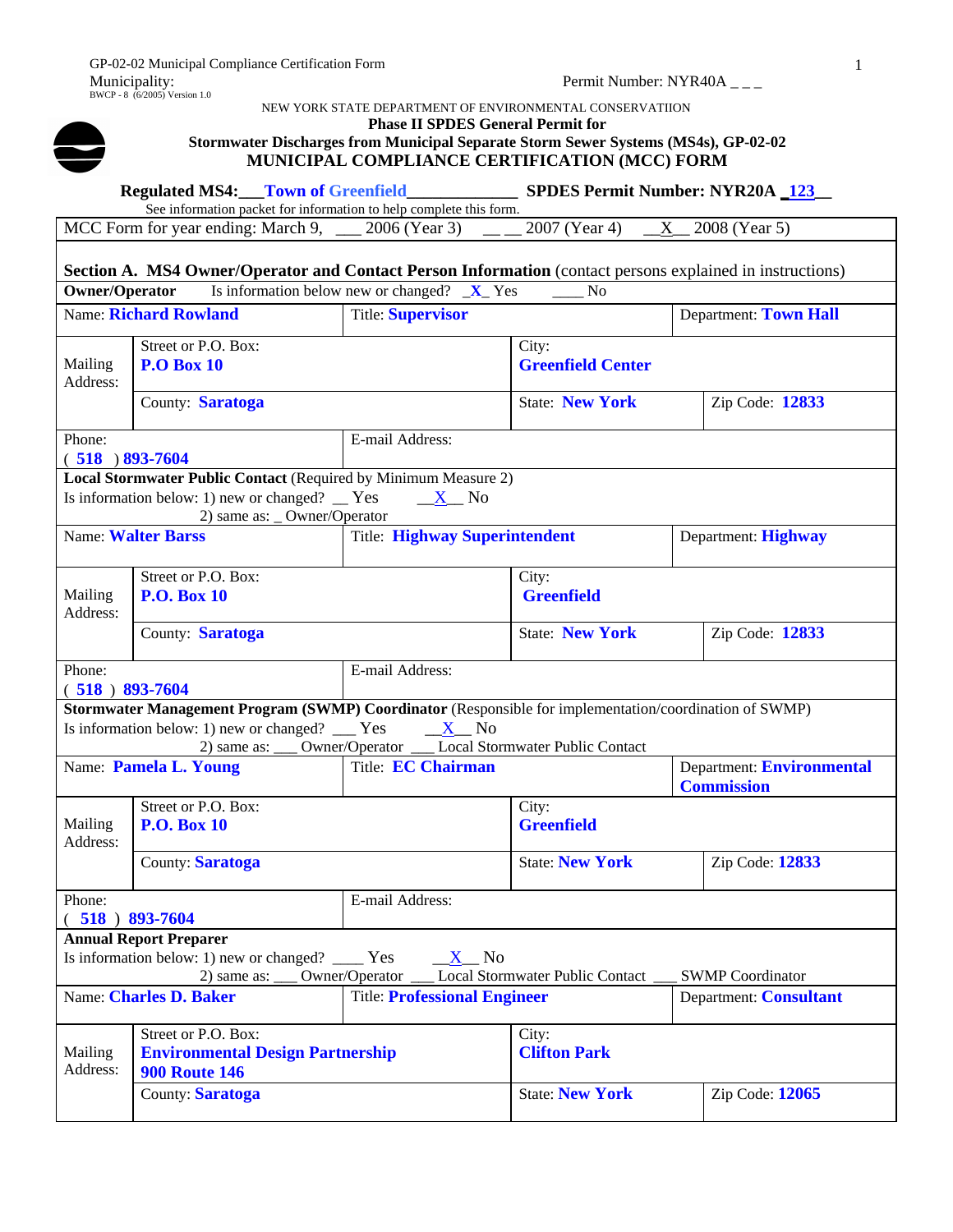Phone: ( **518** ) **371-7621** E-mail Address: **cbaker@edpllp.com**

**IMPORTANT NOTE:** Rows can be added to the tables in the following sections by going to the rightmost cell in the bottom row of the table and hitting tab. Hitting return in a given row will make the row wider, creating more room to type or write.

# **Section B. Local Water Quality Information**

Information to help complete this section can be found in the instructions.

1. Does the MS4 discharge to 303(d) listed waters or is it in a TMDL watershed?

| Yes (complete the table below) | $\mathbf{X}$ No | Not Yet Determined |
|--------------------------------|-----------------|--------------------|
|--------------------------------|-----------------|--------------------|

| (Put an X in the 'Classification' cell to indicate if the MS4 discharges to a waterbody on the 303(d) list and / or if it is in a TMDL watershed.)                                         |                                 |                               |             |
|--------------------------------------------------------------------------------------------------------------------------------------------------------------------------------------------|---------------------------------|-------------------------------|-------------|
| <b>Impaired Waters Name</b>                                                                                                                                                                | <b>Pollutant(s) of Concern</b>  | <b>Classification</b>         |             |
| (from 303 (d) list and/or TMDL)                                                                                                                                                            | (from 303 (d) list and/or TMDL) | 303(d)                        | <b>TMDL</b> |
|                                                                                                                                                                                            |                                 |                               |             |
|                                                                                                                                                                                            |                                 |                               |             |
|                                                                                                                                                                                            |                                 |                               |             |
|                                                                                                                                                                                            |                                 |                               |             |
| 2. Have you received notification from the Department that you are subject to the<br>special conditions in Part III.B. of the permit?                                                      |                                 | Yes<br>X No                   |             |
| 3. Have all necessary changes been made to the Stormwater Management Program<br>(SWMP) to ensure compliance with Part III.B. of the MS4 permit for discharges to<br>303(d) or TMDL waters? |                                 | Yes<br>$X$ No (explain below) |             |
| Explanation: Not applicable. Does not discharge to 303 waters.                                                                                                                             |                                 |                               |             |
|                                                                                                                                                                                            |                                 |                               |             |
|                                                                                                                                                                                            |                                 |                               |             |
|                                                                                                                                                                                            |                                 |                               |             |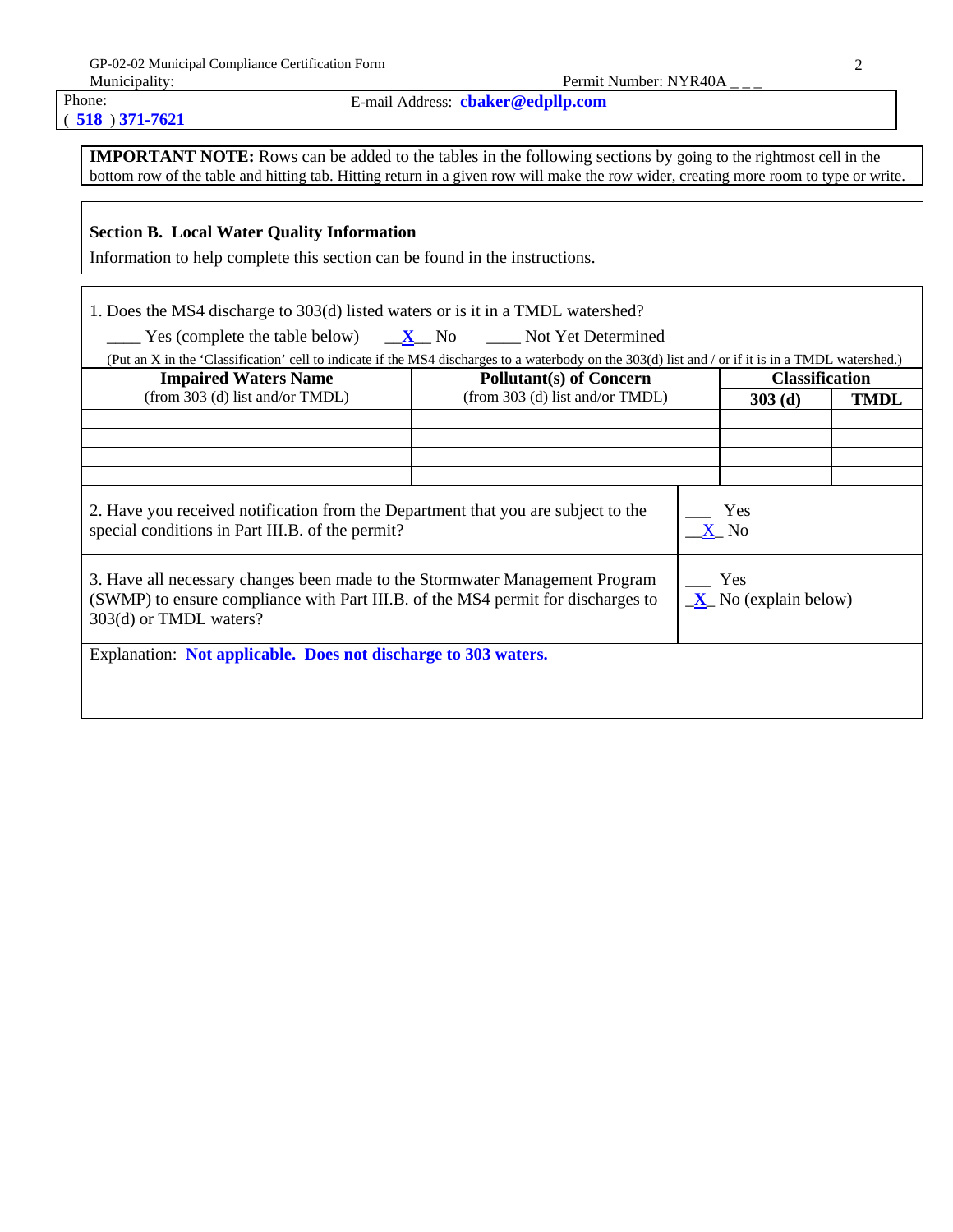#### **Section C. Partnership Information**

Information to help complete this section can be found in the instructions.

1. Does your MS4 work with partners?  $\bf{X}$  Yes (complete table below)  $\bf{N}$  (Proceed to Section D)

#### **List MS4 Partners with Legally Binding Agreements or Contracts in Place**

**Office of Saratoga County Stormwater Management Coordinator (cooperating letter of intent attached. This letter constitutes the formal arrangement between the town and county)**

### **List MS4 Partners with Planned Legally Binding Agreements or Contracts**

#### **List MS4 Partners with Other Agreements in Place**

#### **Section D. Geographic Areas Addressed by Stormwater Management Program (SWMP)**

Information to help complete this section can be found in the instructions.

1. Does your SWMP cover all jurisdictional (automatic and additionally designated) areas within the MS4, as required by 40 CFR 122.32(a)?  $X$  Yes  $\qquad$  No (Explain below)

Explain: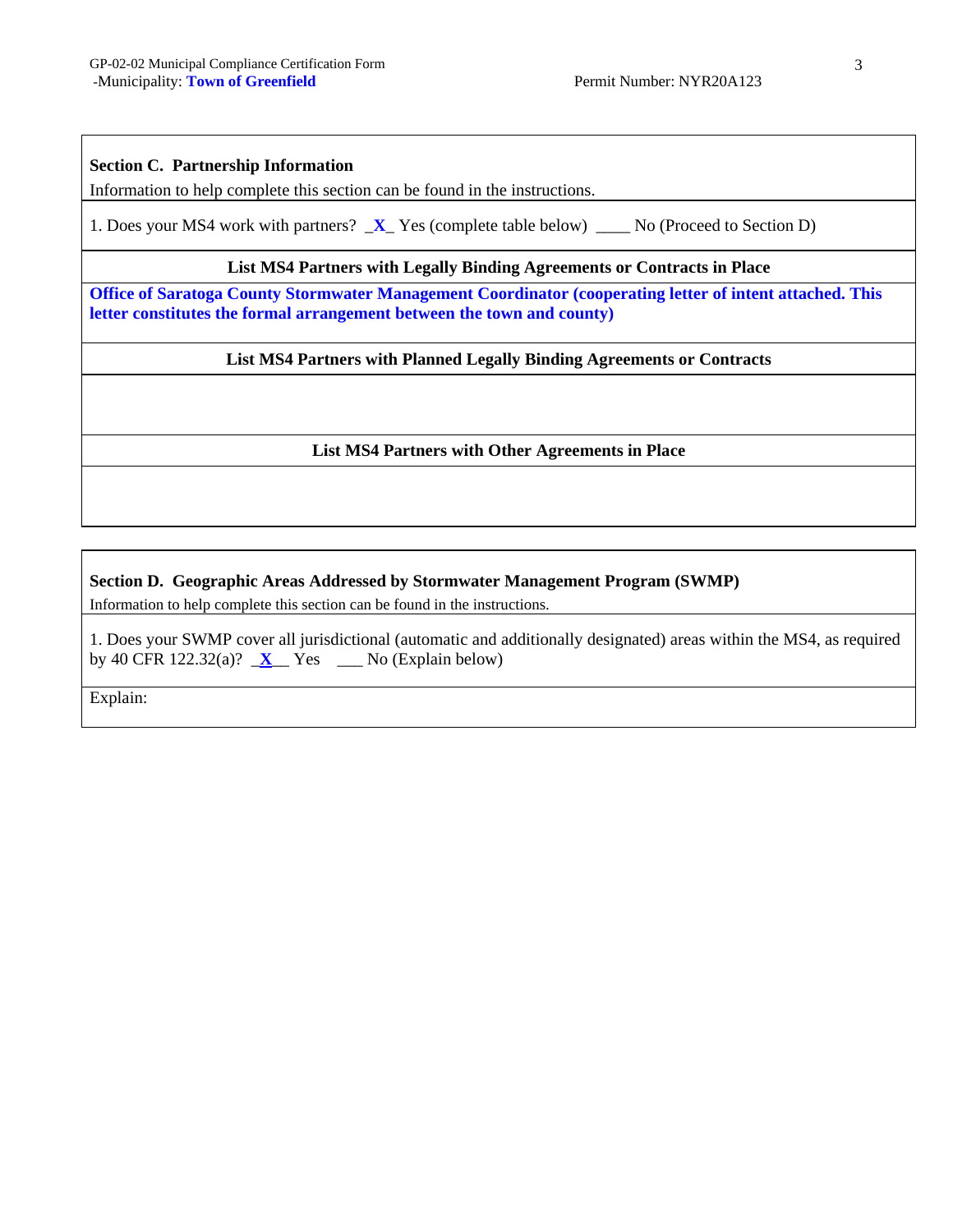#### **Section E. Funding and Resource Allocation**

Information to help complete this section can be found in the instructions.

1. Are adequate resources (funding mechanism, equipment, staff, etc.) planned or in place to fully implement your SWMP no later than January 8, 2008? \_\_**X**\_\_ Yes \_\_\_\_ No (explain below)

Explain:

2. If the MS4 is receiving funding through the municipal budget, a grant, or other source, briefly explain below: what are the sources, estimated amounts, and frequency of funding for the MS4? **Greenfield receives no direct outside funding.** 

Explain: **Greenfield expenses are submitted to Saratoga County Office of Stormwater Coordinator. County office retains any matching grant funds toward those expenses and applies toward county activities.** 

3. If the MS4 is not receiving funding, briefly explain below: plans the MS4 has for obtaining future funding?

Explain: **Greenfield pays MS4 expenses from general funds budget.**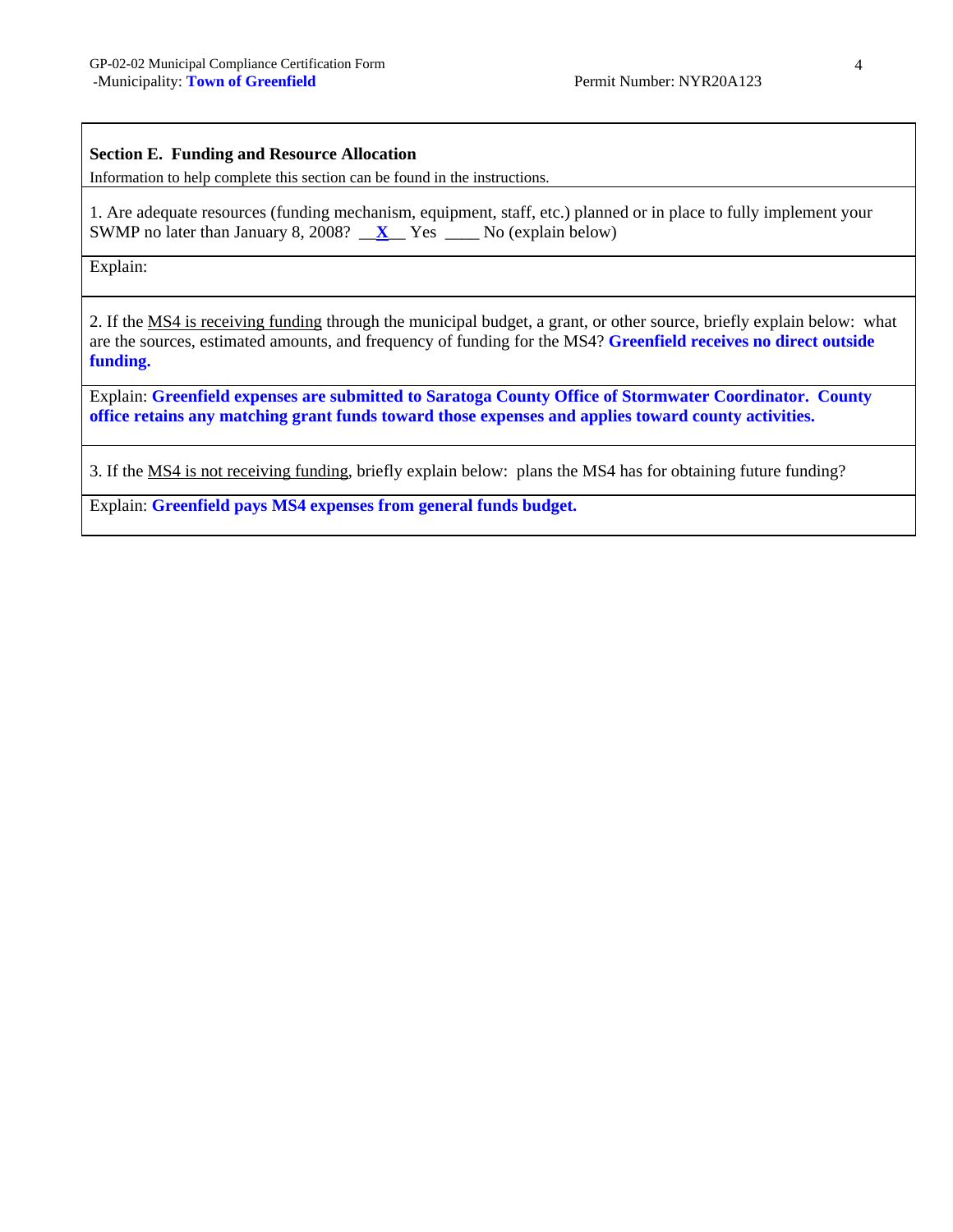# **Section F. Compliance Certification**

**Compliance Assessment** - For each of the minimum control measures, indicate below if your program has made steady progress toward full implementation *and* has achieved all measurable goals scheduled to be completed **during this reporting year**. Refer to the NOI and prior Annual Reports for information about measurable goals scheduled for this reporting year.

| Permit<br>Part | <b>Minimum Control Measure</b>                                              |                                  | <b>ANSWER BOTH COLUMNS</b><br>FOR THIS REPORT YEAR ONLY |
|----------------|-----------------------------------------------------------------------------|----------------------------------|---------------------------------------------------------|
|                |                                                                             | <b>Steady Progress</b>           | <b>Goals Achieved</b>                                   |
| <b>IV.C.1.</b> | Public Education and Outreach on Stormwater Impacts                         | $X$ Yes No $\Box$<br>N/A         | $X$ Yes No<br>N/A                                       |
|                | Explain 'no' / 'N/A' answer:                                                |                                  |                                                         |
| <b>IV.C.2.</b> | Public Involvement / Participation                                          | $X$ $Yes$ $No$ $\Box$<br>N/A     | X Yes No<br>N/A                                         |
|                | Explain 'no' / 'N/A' answer:                                                |                                  |                                                         |
| <b>IV.C.3.</b> | <b>Illicit Discharge Detection and Elimination</b>                          | $X$ Yes No $\blacksquare$<br>N/A | X Yes No<br>N/A                                         |
|                | Explain 'no' / 'N/A' answer:                                                |                                  |                                                         |
| <b>IV.C.4.</b> | <b>Construction Site Stormwater Runoff Control</b>                          | $X$ Yes No $\blacksquare$<br>N/A | $X$ $Yes$ $No$<br>N/A                                   |
|                | Explain 'no' / 'N/A' answer:                                                |                                  |                                                         |
| <b>IV.C.5.</b> | <b>Post-Construction Stormwater Management</b>                              | $X$ Yes No $\blacksquare$<br>N/A | <b>X</b> Yes No<br>N/A                                  |
|                | Explain 'no' / 'N/A' answer:                                                |                                  |                                                         |
| IV.C.6.        | Pollution Prevention / Good Housekeeping for<br><b>Municipal Operations</b> | $X$ Yes No $\blacksquare$<br>N/A | X Yes No<br>N/A                                         |
|                | Explain 'no' / 'N/A' answer:                                                |                                  |                                                         |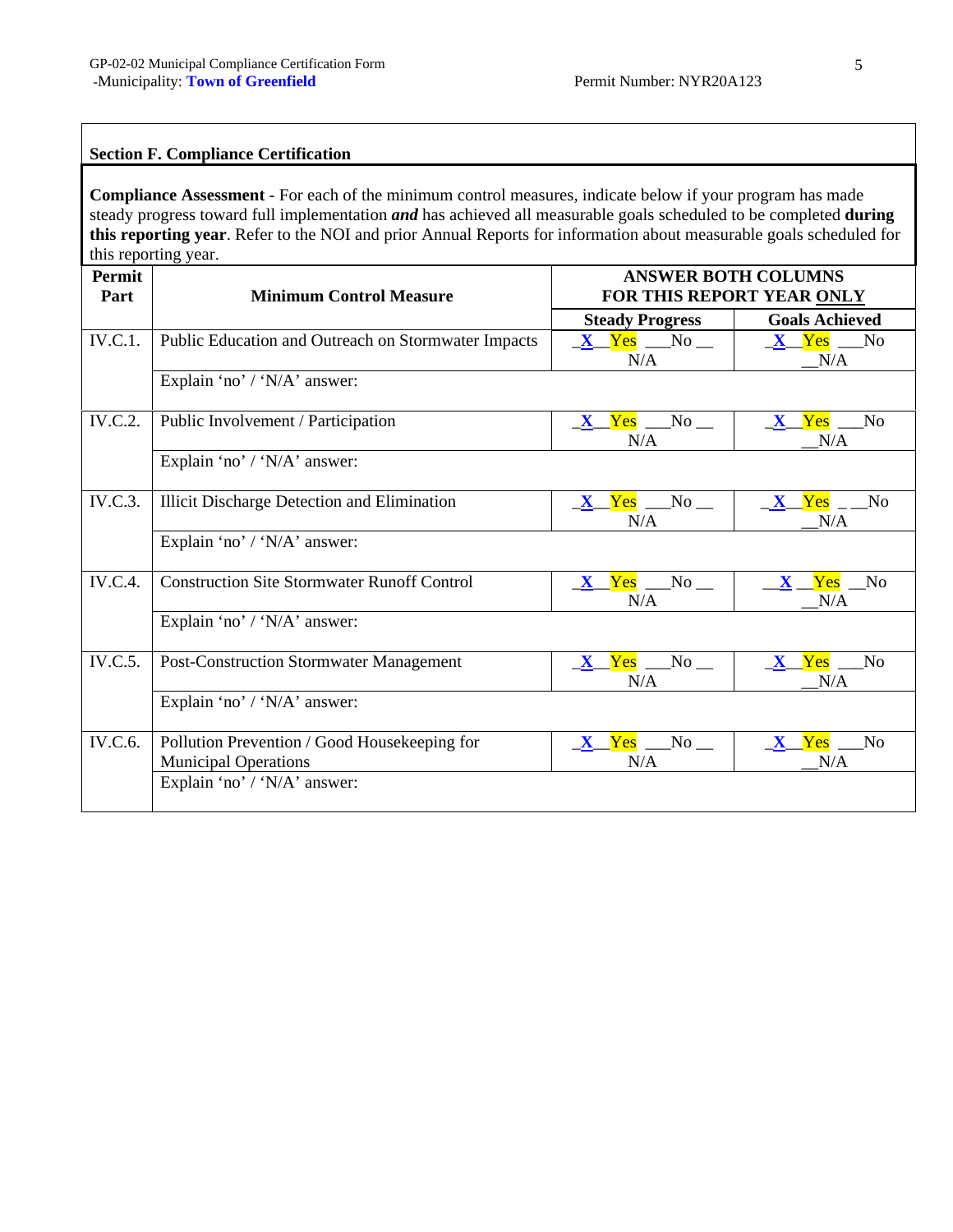#### **Certification Statement**

*"I certify under penalty of law that this document and all attachments were prepared under my direction or supervision in accordance with a system designed to assure that qualified personnel properly gathered and evaluated the information submitted. Based on my inquiry of the person or persons who manage the system, or those persons directly responsible for gathering the information, the information submitted is, to the best of my knowledge and belief, true, accurate, and complete. I am aware that there are significant penalties for submitting false information, including the possibility of fine and imprisonment for knowing violations.*"

| Print Name: <b>Richard Rowland</b> | Title: <b>Town Supervisor</b> |
|------------------------------------|-------------------------------|
| Signature:                         | Date:                         |

This form must be signed by either a principal executive officer or ranking elected official, or duly authorized representative of that person as described in Part VI.I.2. of the permit. See instructions for more information about who can sign this form.

Send two completed **hard copies** (an original and a photocopy) of this form, the Annual Report Table and any attachments to the DEC Central Office (MS4 Permit Coordinator,  $625$  Broadway, Division of Water -  $4<sup>th</sup>$  Floor, Albany, NY 12233-3505). **DO NOT SUBMIT REPORTS IN THREE-RING BINDERS**.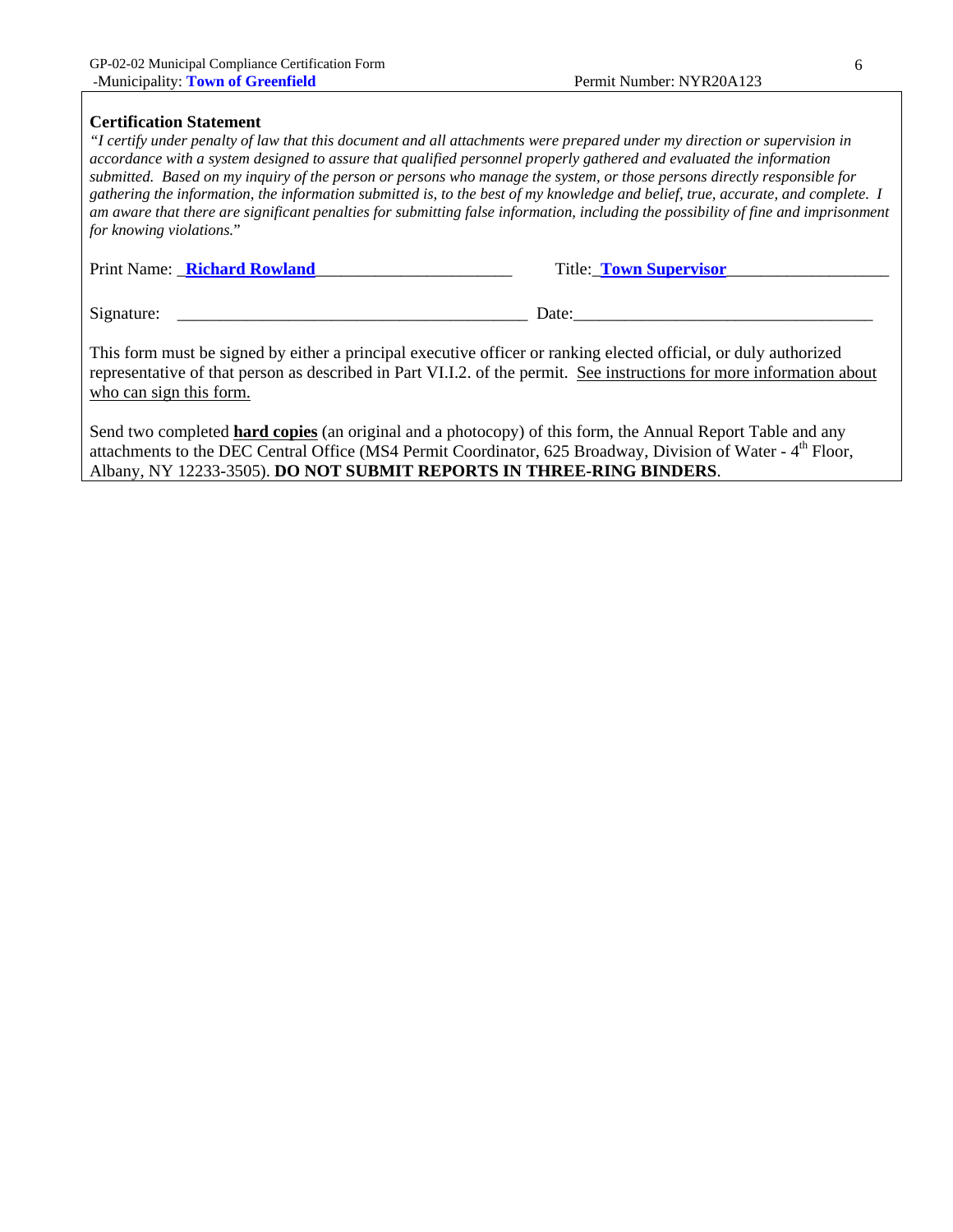BWCP - 8 (6/2005) Version 1.0 NEW YORK STATE DEPARTMENT OF ENVIRONMENTAL CONSERVATION

### **Phase II SPDES General Permit for Stormwater Discharges from Municipal Separate Storm Sewer Systems (MS4s), GP-02-02 STORMWATER MANAGEMENT PROGRAM ANNUAL REPORT (SWMPAR) TABLE**

| <b>Regulated MS4: Town of Greenfield</b>           |               | <b>SPDES Permit Number: NYR20A 1 23</b> |                                      |  |
|----------------------------------------------------|---------------|-----------------------------------------|--------------------------------------|--|
| Annual Report Table for year ending: March 9, ____ | 2006 (Year 3) |                                         | $-2007$ (Year 4) $X = 2008$ (Year 5) |  |

Information about how to complete the follow tables is in the instruction section. Please complete the tables electronically, if possible. Send two completed **hard copies** (an original and a photocopy) of this Annual Report Table, the MCC form and any attachments to the DEC Central Office (MS4 Permit Coordinator, 625 Broadway, Division of Water - 4th Floor, Albany, NY 12233-3505). **DO NOT SUBMIT REPORTS IN THREE-RING BINDERS**.

### **Minimum Control Measure 1. Public Education and Outreach**

| Permit Reference IV.C.1.a, b: Plan and conduct an ongoing public education<br>and outreach program to ensure the reduction of all pollutants of concern in<br>stormwater discharges to the maximum extent practicable (MEP).<br>Explain the program, including activities and materials used<br>Identify the personnel or outside organization conducting the activity.<br>Indicate activities planned for next year. | <b>Describe Measurable Goals and Results (when applicable)</b><br><b>Indicate:</b> Date Completed, Ongoing Task, or Scheduled Date (for<br>next years activities) |
|-----------------------------------------------------------------------------------------------------------------------------------------------------------------------------------------------------------------------------------------------------------------------------------------------------------------------------------------------------------------------------------------------------------------------|-------------------------------------------------------------------------------------------------------------------------------------------------------------------|
| An informational article has been posted on the website regarding<br>measures that can be taken by residents to help improve water quality of                                                                                                                                                                                                                                                                         | The Town of Greenfield believes it has met its permit obligation<br>under Public Education and Outreach. The town plans to                                        |
| runoff.                                                                                                                                                                                                                                                                                                                                                                                                               | continue all of the same activities and will continue its                                                                                                         |
|                                                                                                                                                                                                                                                                                                                                                                                                                       | participation in the Municipal Agreement with the County.                                                                                                         |
| Links have been added to the town website directing residents to the                                                                                                                                                                                                                                                                                                                                                  | (ongoing task)                                                                                                                                                    |
| NYSDEC, EPA and Enviro-Products websites for additional information.                                                                                                                                                                                                                                                                                                                                                  |                                                                                                                                                                   |
| Informational pamphlets have been made available in the Town Hall.                                                                                                                                                                                                                                                                                                                                                    | Information is disseminated at the Town Hall and at public<br>events. (ongoing task)                                                                              |
| The Town's Environmental Conservation Commission (ECC) has been                                                                                                                                                                                                                                                                                                                                                       | <b>Approximately 12 ECC meetings per year. (ongoing task)</b>                                                                                                     |
| harnessed to aid in public education and outreach. The ECC meets                                                                                                                                                                                                                                                                                                                                                      |                                                                                                                                                                   |
| monthly and regularly considers the SWMP. The ECC holds regularly                                                                                                                                                                                                                                                                                                                                                     |                                                                                                                                                                   |
| scheduled clean up days and distributes SWMP information at those                                                                                                                                                                                                                                                                                                                                                     |                                                                                                                                                                   |
| events.                                                                                                                                                                                                                                                                                                                                                                                                               |                                                                                                                                                                   |
| Informational pamphlets have been made available in the Town Hall. The                                                                                                                                                                                                                                                                                                                                                | Information is disseminated at the Town Hall and at public                                                                                                        |
| pamphlets include "Protecting your water resources", prepared by the                                                                                                                                                                                                                                                                                                                                                  | events. On going task. The Town Clerk (Mary Ann Johnson) is                                                                                                       |
| Town of Greenfield, EPA publication "Make Your Home the Solution to                                                                                                                                                                                                                                                                                                                                                   | responsible for stocking the information on racks located in the                                                                                                  |
| <b>Stormwater Pollution", and "Stormwater Runoff: From my Yard to Your</b>                                                                                                                                                                                                                                                                                                                                            | <b>Town Hall.</b>                                                                                                                                                 |
| <b>Streams", by Libby Smith-Holmes.</b>                                                                                                                                                                                                                                                                                                                                                                               |                                                                                                                                                                   |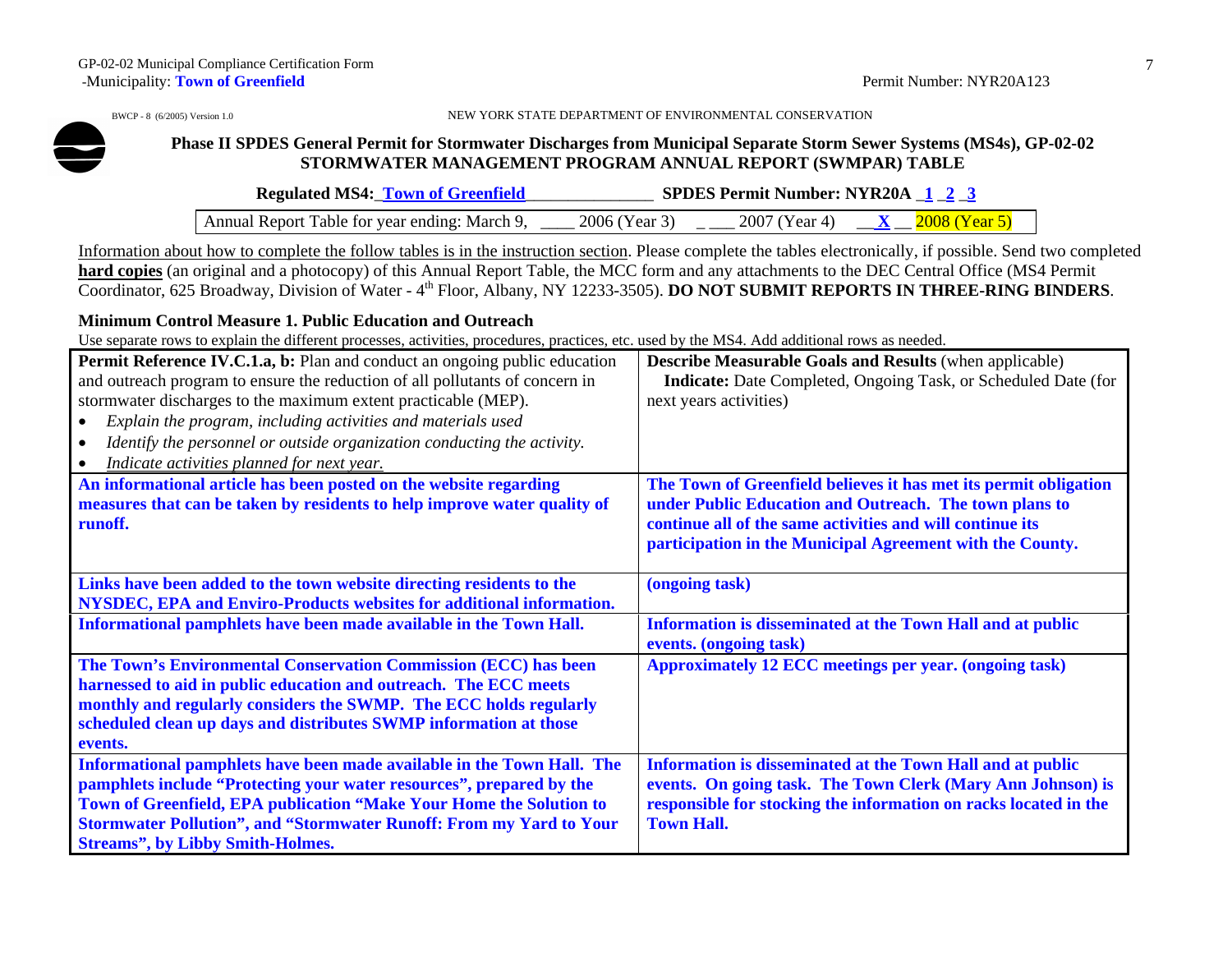| Greenfield's target audience includes its municipal boards. In particular<br>the Planning Board is targeted due to its specific oversight and approval<br>responsibilities for all new construction within the town. The Zoning Code<br>Administrator and assistant have also been identified as a target audience.<br>Applicants for construction permits within the town are a target audience<br>for disseminating MS4 information. All residents of the MS4 area of the<br>town are also a target audience. | The Town Engineer routinely discusses stormwater<br>management, MS4, NOI and SWPPP requirements with the<br>Planning Board during agenda meetings. A project review form<br>was developed for the Zoning Administrator and Building<br>Inspectors. The form explains the basics of the MS4 program<br>and illustrates the steps necessary for the Building Department<br>to ensure compliance with smaller projects on existing lots that<br>did not receive Planning Board and Town Engineer review.<br>Sample materials have been provided for dissemination to<br>building permit applicants. The Town Engineer regularly<br>converses with the Zoning Administrator and assistant to advise<br>and support their role in project review. |
|-----------------------------------------------------------------------------------------------------------------------------------------------------------------------------------------------------------------------------------------------------------------------------------------------------------------------------------------------------------------------------------------------------------------------------------------------------------------------------------------------------------------|----------------------------------------------------------------------------------------------------------------------------------------------------------------------------------------------------------------------------------------------------------------------------------------------------------------------------------------------------------------------------------------------------------------------------------------------------------------------------------------------------------------------------------------------------------------------------------------------------------------------------------------------------------------------------------------------------------------------------------------------|
| The effectiveness of Greenfield's Public Education and outreach program<br>is apparent with regard to its municipal boards and building department.<br>Prior to 2006, these groups were only vaguely aware of the town's<br>participation in the MS4 program. Additionally, project applicants will be<br>provided specific information related to Erosion and Sediment Control<br>requirements.                                                                                                                | <b>Municipal Boards and the Building Department have been</b><br>successfully included in the MS4 program. An on-going process<br>for educating applicants and contractors will be continued. The<br>effectiveness of the education and outreach to the general public<br>is evident in the lack of enforcement actions and reported<br>incidents.                                                                                                                                                                                                                                                                                                                                                                                           |
|                                                                                                                                                                                                                                                                                                                                                                                                                                                                                                                 |                                                                                                                                                                                                                                                                                                                                                                                                                                                                                                                                                                                                                                                                                                                                              |
| <b>Additional Techniques</b>                                                                                                                                                                                                                                                                                                                                                                                                                                                                                    | <b>Describe Measurable Goals and Results (when applicable)</b><br>Indicate: Date Completed, Ongoing Task, or Scheduled Date (for<br>next years activities)                                                                                                                                                                                                                                                                                                                                                                                                                                                                                                                                                                                   |
|                                                                                                                                                                                                                                                                                                                                                                                                                                                                                                                 |                                                                                                                                                                                                                                                                                                                                                                                                                                                                                                                                                                                                                                                                                                                                              |
| The Town of Greenfield is a partner in the Saratoga County<br><b>Intermunicipal Stormwater Management Program (SCI-SWMP, SCIP).</b>                                                                                                                                                                                                                                                                                                                                                                             | Attached as an appendix to this report is a copy of the Phase II<br><b>SPDES General Permit for Stormwater Discharges from</b><br><b>Municipal Separate Storm Sewer Systems (MS4s), GP-02-02</b><br><b>Stormwater Management Program Annual Report (SWMPAR)</b><br><b>Table, prepared by the Saratoga County Stormwater</b><br><b>Management Coordinator. Minimum Control Measure 1.</b><br><b>Public Education and Outreach measures (pages 5-9) completed</b><br>by the SCI-SWMP, SCIP, of which the Town of Greenfield is a<br>partner, are described in detail.                                                                                                                                                                          |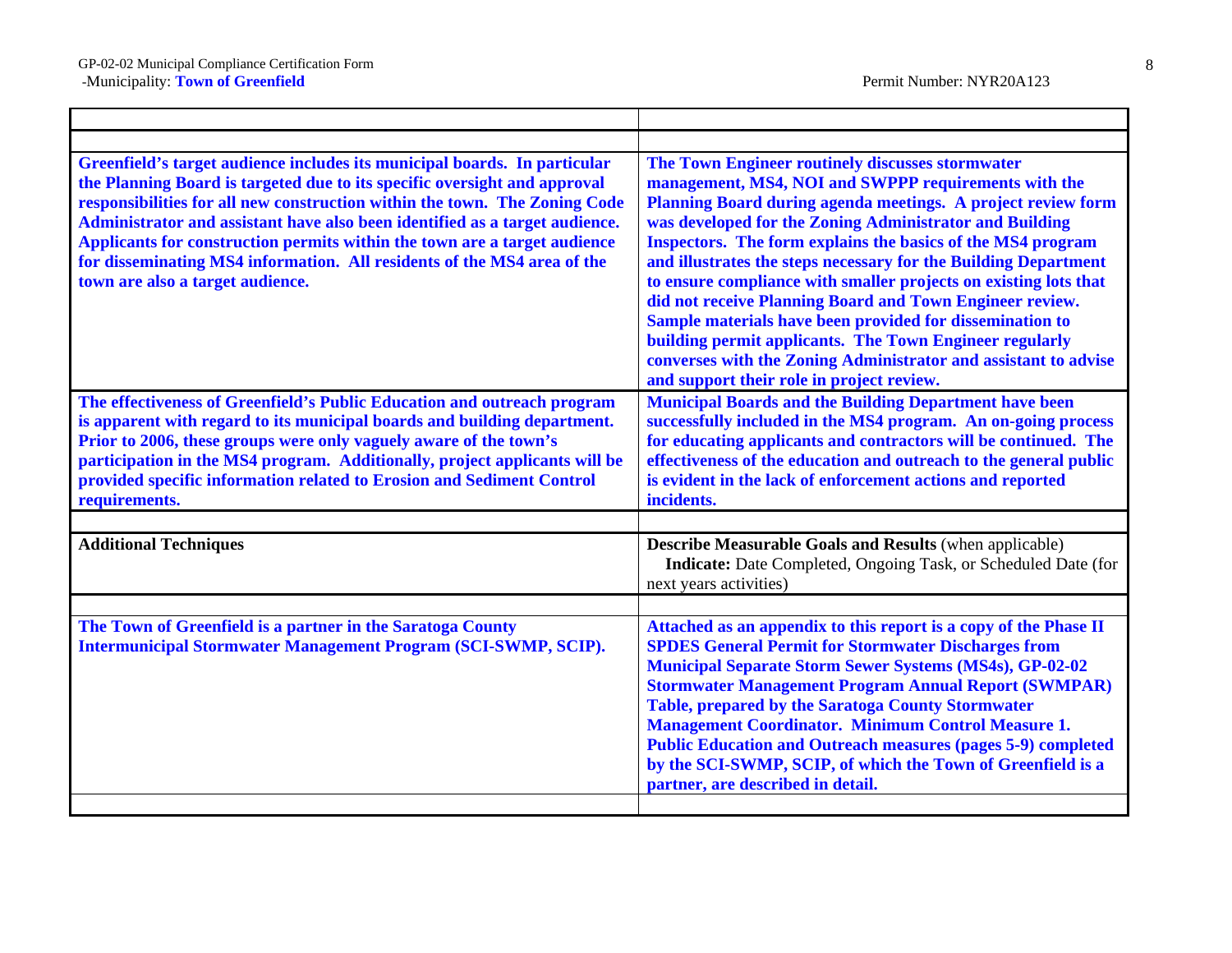### **Minimum Control Measure 2. Public Involvement/Participation**

Use separate rows to explain the different processes, activities, procedures, practices, etc. used by the MS4. Add additional rows as needed.

| <b>Indicate:</b> Date Completed, Ongoing Task, or Scheduled Date (for<br>participation program.<br>next years activities)<br>Describe activities that the MS4 has/will undertake to provide program<br>access to interested individuals and to gather needed input.<br>Indicate activities planned for next year.<br>The Town Highway Department works with 12-14 volunteer groups under<br>The Town of Greenfield believes it has met its permit obligation<br>the adopt a highway program. The groups typically provide roadside<br>under Public Involvement and Participation. The town plans to<br>clean-ups approximately 20 times a year. The Highway department<br>continue all of the same activities and will continue its<br>provides the trash bags, safety clothing and pick up of discarded material.<br>participation in the Municipal Agreement with the County.<br>The road cleanups and annual trash disposal days are ongoing<br>programs that Greenfield has conducted for numerous years.<br>The Highway Department also offers two periods during the year for<br>residents to dispose of used tires, scrap metal, old furniture and<br>miscellaneous household trash. The material is collected for two, two week<br>periods and either taken to recycle centers or approved landfills.<br>The effectiveness of the public involvement program is evaluated by the<br>number of participants in the road cleanup events. The task has been very<br><b>On-going task</b><br>successful in both number of residents and results and will be continued. | Permit Reference IV.C.2.c.iii.: Design and conduct a public involvement / | <b>Describe Measurable Goals and Results (when applicable)</b> |
|----------------------------------------------------------------------------------------------------------------------------------------------------------------------------------------------------------------------------------------------------------------------------------------------------------------------------------------------------------------------------------------------------------------------------------------------------------------------------------------------------------------------------------------------------------------------------------------------------------------------------------------------------------------------------------------------------------------------------------------------------------------------------------------------------------------------------------------------------------------------------------------------------------------------------------------------------------------------------------------------------------------------------------------------------------------------------------------------------------------------------------------------------------------------------------------------------------------------------------------------------------------------------------------------------------------------------------------------------------------------------------------------------------------------------------------------------------------------------------------------------------------------------------------------------------------------------|---------------------------------------------------------------------------|----------------------------------------------------------------|
|                                                                                                                                                                                                                                                                                                                                                                                                                                                                                                                                                                                                                                                                                                                                                                                                                                                                                                                                                                                                                                                                                                                                                                                                                                                                                                                                                                                                                                                                                                                                                                            |                                                                           |                                                                |
|                                                                                                                                                                                                                                                                                                                                                                                                                                                                                                                                                                                                                                                                                                                                                                                                                                                                                                                                                                                                                                                                                                                                                                                                                                                                                                                                                                                                                                                                                                                                                                            |                                                                           |                                                                |
|                                                                                                                                                                                                                                                                                                                                                                                                                                                                                                                                                                                                                                                                                                                                                                                                                                                                                                                                                                                                                                                                                                                                                                                                                                                                                                                                                                                                                                                                                                                                                                            |                                                                           |                                                                |
|                                                                                                                                                                                                                                                                                                                                                                                                                                                                                                                                                                                                                                                                                                                                                                                                                                                                                                                                                                                                                                                                                                                                                                                                                                                                                                                                                                                                                                                                                                                                                                            |                                                                           |                                                                |
|                                                                                                                                                                                                                                                                                                                                                                                                                                                                                                                                                                                                                                                                                                                                                                                                                                                                                                                                                                                                                                                                                                                                                                                                                                                                                                                                                                                                                                                                                                                                                                            |                                                                           |                                                                |
|                                                                                                                                                                                                                                                                                                                                                                                                                                                                                                                                                                                                                                                                                                                                                                                                                                                                                                                                                                                                                                                                                                                                                                                                                                                                                                                                                                                                                                                                                                                                                                            |                                                                           |                                                                |
|                                                                                                                                                                                                                                                                                                                                                                                                                                                                                                                                                                                                                                                                                                                                                                                                                                                                                                                                                                                                                                                                                                                                                                                                                                                                                                                                                                                                                                                                                                                                                                            |                                                                           |                                                                |
|                                                                                                                                                                                                                                                                                                                                                                                                                                                                                                                                                                                                                                                                                                                                                                                                                                                                                                                                                                                                                                                                                                                                                                                                                                                                                                                                                                                                                                                                                                                                                                            |                                                                           |                                                                |
|                                                                                                                                                                                                                                                                                                                                                                                                                                                                                                                                                                                                                                                                                                                                                                                                                                                                                                                                                                                                                                                                                                                                                                                                                                                                                                                                                                                                                                                                                                                                                                            |                                                                           |                                                                |
|                                                                                                                                                                                                                                                                                                                                                                                                                                                                                                                                                                                                                                                                                                                                                                                                                                                                                                                                                                                                                                                                                                                                                                                                                                                                                                                                                                                                                                                                                                                                                                            |                                                                           |                                                                |
|                                                                                                                                                                                                                                                                                                                                                                                                                                                                                                                                                                                                                                                                                                                                                                                                                                                                                                                                                                                                                                                                                                                                                                                                                                                                                                                                                                                                                                                                                                                                                                            |                                                                           |                                                                |
|                                                                                                                                                                                                                                                                                                                                                                                                                                                                                                                                                                                                                                                                                                                                                                                                                                                                                                                                                                                                                                                                                                                                                                                                                                                                                                                                                                                                                                                                                                                                                                            |                                                                           |                                                                |
|                                                                                                                                                                                                                                                                                                                                                                                                                                                                                                                                                                                                                                                                                                                                                                                                                                                                                                                                                                                                                                                                                                                                                                                                                                                                                                                                                                                                                                                                                                                                                                            |                                                                           |                                                                |
|                                                                                                                                                                                                                                                                                                                                                                                                                                                                                                                                                                                                                                                                                                                                                                                                                                                                                                                                                                                                                                                                                                                                                                                                                                                                                                                                                                                                                                                                                                                                                                            |                                                                           |                                                                |
|                                                                                                                                                                                                                                                                                                                                                                                                                                                                                                                                                                                                                                                                                                                                                                                                                                                                                                                                                                                                                                                                                                                                                                                                                                                                                                                                                                                                                                                                                                                                                                            |                                                                           |                                                                |
|                                                                                                                                                                                                                                                                                                                                                                                                                                                                                                                                                                                                                                                                                                                                                                                                                                                                                                                                                                                                                                                                                                                                                                                                                                                                                                                                                                                                                                                                                                                                                                            |                                                                           |                                                                |
|                                                                                                                                                                                                                                                                                                                                                                                                                                                                                                                                                                                                                                                                                                                                                                                                                                                                                                                                                                                                                                                                                                                                                                                                                                                                                                                                                                                                                                                                                                                                                                            | The Town wide clean up program has also proven to be successful by the    |                                                                |
| amount waste collected each time the programs are offered. The amount of                                                                                                                                                                                                                                                                                                                                                                                                                                                                                                                                                                                                                                                                                                                                                                                                                                                                                                                                                                                                                                                                                                                                                                                                                                                                                                                                                                                                                                                                                                   |                                                                           |                                                                |
| roadside dumping has been greatly reduced throughout the Town since the                                                                                                                                                                                                                                                                                                                                                                                                                                                                                                                                                                                                                                                                                                                                                                                                                                                                                                                                                                                                                                                                                                                                                                                                                                                                                                                                                                                                                                                                                                    |                                                                           |                                                                |
| project inception.                                                                                                                                                                                                                                                                                                                                                                                                                                                                                                                                                                                                                                                                                                                                                                                                                                                                                                                                                                                                                                                                                                                                                                                                                                                                                                                                                                                                                                                                                                                                                         |                                                                           |                                                                |
|                                                                                                                                                                                                                                                                                                                                                                                                                                                                                                                                                                                                                                                                                                                                                                                                                                                                                                                                                                                                                                                                                                                                                                                                                                                                                                                                                                                                                                                                                                                                                                            |                                                                           |                                                                |

**Permit Reference IV.C.2.a, f:** Develop procedures to provide public notice about and access to documents and information in a manner that complies with public notice requirements. *Describe procedures below and state the methods used to publicize the AR public presentation.*

**In accordance with the adoption of the new General Permit adopted May, 1, 2008, a copy of the 2007 Annual Report (Year 5), dated March 10, 2007- April 30, 2008, was posted on the Town of Greenfield official website (www.townofgreenfield.com). The document is available for viewing by general public on the web site. Printed copies are also available for public review in the Town clerks office for any person who may not have access to the internet. The Town published a legal issue notice in the Town "official" newspaper in May 2008 notifying residents that 2007 Annual Report is posted on the Town website for viewing.**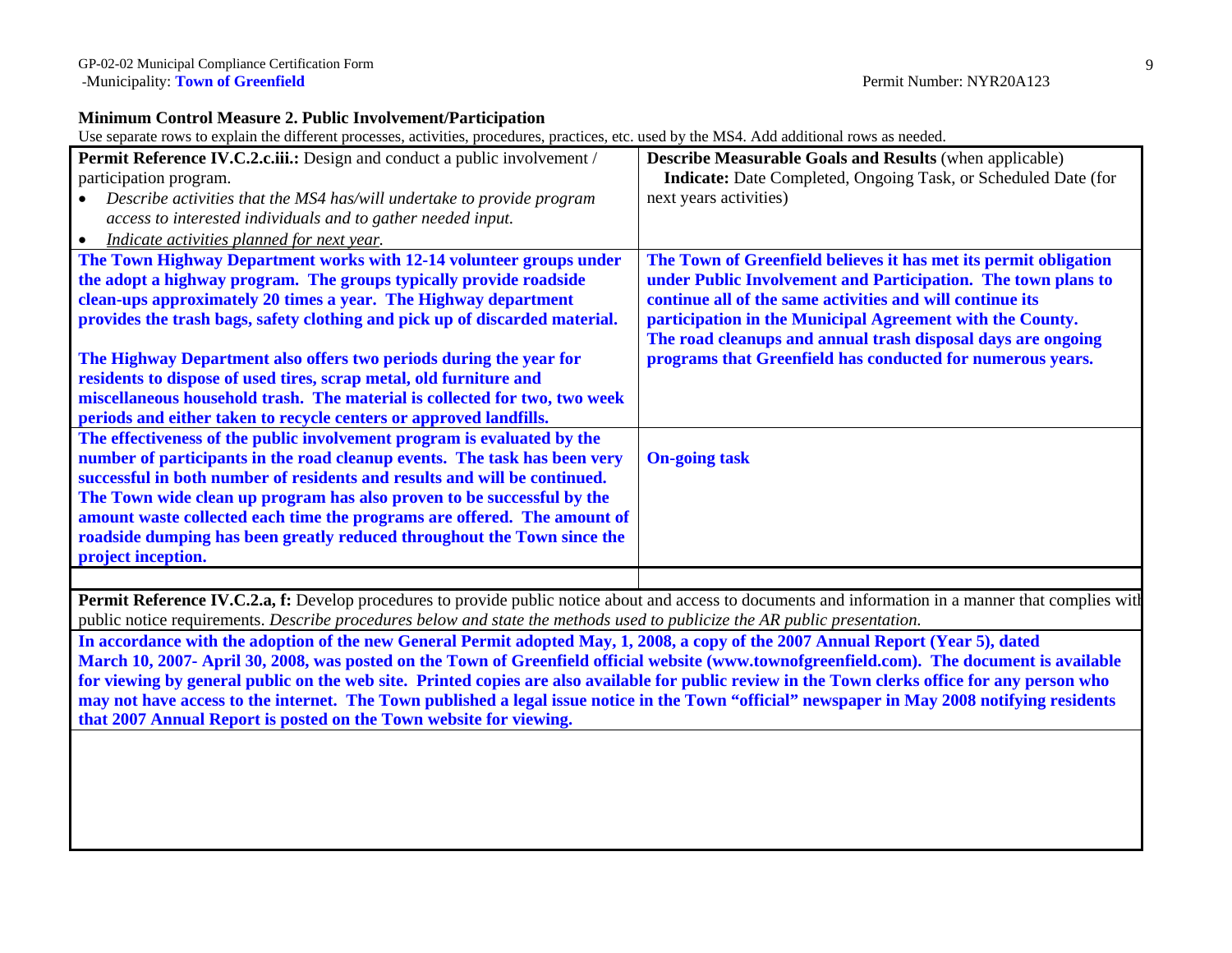| <b>Permit Reference IV.C.2.e:</b> Public presentation of; f: summary of comments received on; and g: intended response to comments on the SWMPAR. |                                                                |                                                                                  |
|---------------------------------------------------------------------------------------------------------------------------------------------------|----------------------------------------------------------------|----------------------------------------------------------------------------------|
| Summarize attendance at the public presentation of the Annual Report. Include number of attendees and who was represented:                        |                                                                |                                                                                  |
| Based on previous public hearings held for years 1-4 and the fact that their were no public comments received in any of the previous years, the   |                                                                |                                                                                  |
| Town elected to post the 2007 Annual Report on the website in lieu of holding a public hearing. The 2007 Annual Report was provided to the        |                                                                |                                                                                  |
| Town Supervisor, Council Members and Town Clerk for review and official adoption at the May 8, 2008 agenda meeting.                               |                                                                |                                                                                  |
| <b>Comments on Annual Report Meeting</b>                                                                                                          | Date of Annual Report Meeting:                                 | <b>Approximate Date of Meeting</b>                                               |
| $X$ No public comments received on Annual Report.                                                                                                 |                                                                | <b>Next Year:</b>                                                                |
| Comments received. Attach summary of comments and intended                                                                                        | <b>Website Posted May 2008</b>                                 | <b>Website Posted May 2009</b>                                                   |
| responses.                                                                                                                                        |                                                                |                                                                                  |
| <b>Additional Techniques</b>                                                                                                                      | <b>Describe Measurable Goals and Results</b> (when applicable) |                                                                                  |
|                                                                                                                                                   |                                                                | <b>Indicate:</b> Date Completed, Ongoing Task, or Scheduled Date (for next years |
|                                                                                                                                                   | activities)                                                    |                                                                                  |
| Explain any changes or additions to the Permit Referenced Activities / Techniques, Measurable Goals and / or Scheduled Dates above and            |                                                                |                                                                                  |
| provide a reason(s) for the change:                                                                                                               |                                                                |                                                                                  |
|                                                                                                                                                   |                                                                |                                                                                  |
|                                                                                                                                                   |                                                                |                                                                                  |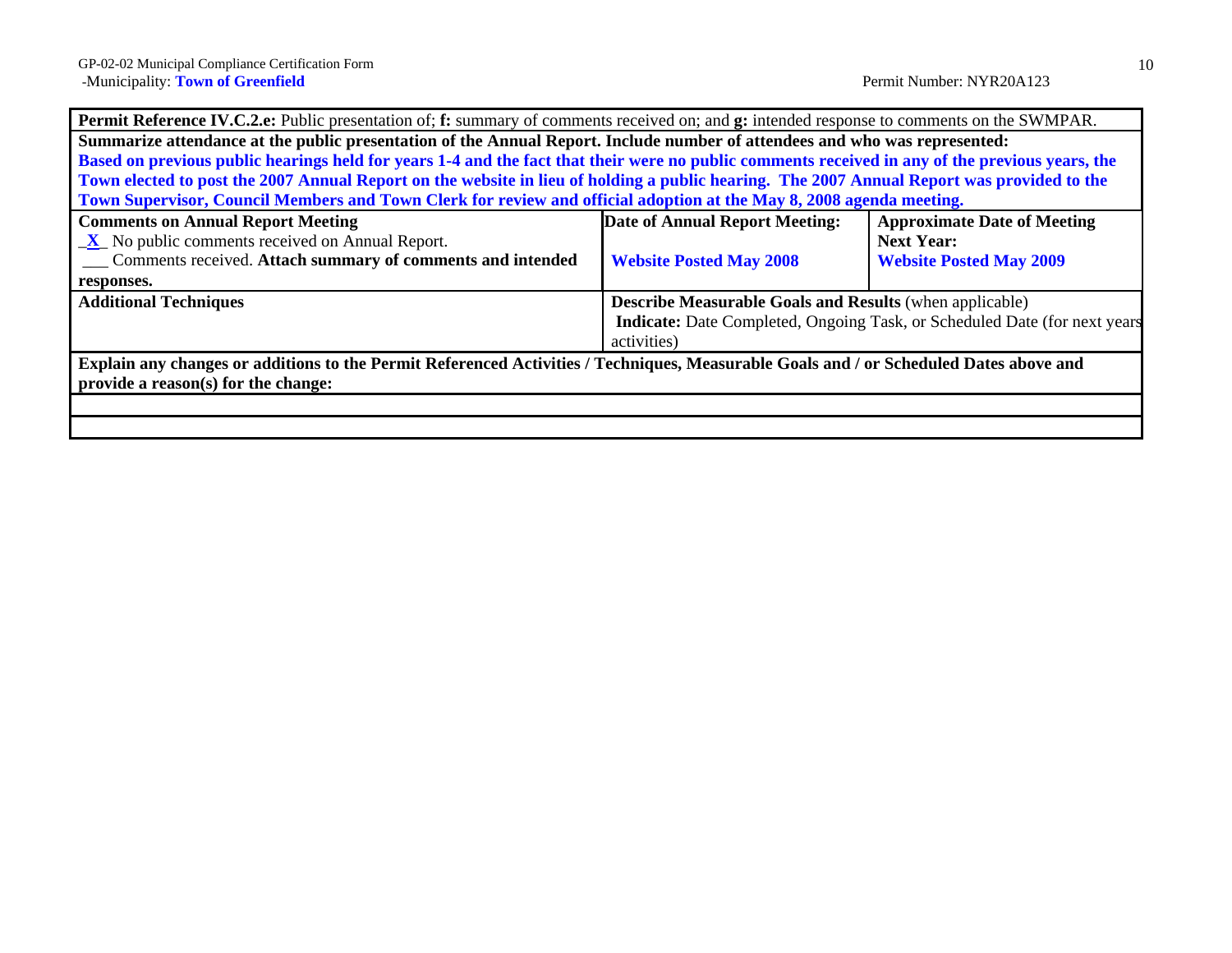## **Minimum Control Measure 3. Illicit Discharge Detection and Elimination (IDDE)**

| <b>Permit Reference IV.C.3.a:</b> Develop, implement and enforce a program to                                                               | <b>Describe Measurable Goals and Results (when applicable)</b>        |
|---------------------------------------------------------------------------------------------------------------------------------------------|-----------------------------------------------------------------------|
| detect, identify and eliminate illicit discharges, including illegal dumping, into                                                          | <b>Indicate:</b> Date Completed, Ongoing Task, or Scheduled Date (for |
| the MS4.                                                                                                                                    | next years activities)                                                |
| Explain the activities and procedures used to meet this requirement this<br>$\bullet$                                                       | Example measurable goals: number of illicit discharges<br>$\bullet$   |
| year and planned for next year.                                                                                                             | detected; number of illicit discharges eliminated.                    |
| Revise as procedures are updated.<br>$\bullet$                                                                                              |                                                                       |
| Identify personnel or outside organization conducting the activities                                                                        |                                                                       |
| The Town Engineer and the Highway Department have completed an                                                                              | As the Town Highway Department completes its annual review            |
| inventory and map of the existing storm sewer outfalls and components                                                                       | of existing storm sewers and management areas, Highway                |
| located in the MS4 area of the town. An inventory list of all the existing                                                                  | Department employees are encouraged to report any unusual             |
| storm sewer catch basins and stormwater management basins located                                                                           | sources of contamination noted during their inspections of the        |
| within the MS4 area of the town has been completed. The Highway                                                                             | system components. In the event that illegal discharges are           |
| Department continues to evaluate, clean, and repair of the existing                                                                         | noted, the Highway Superintendent has been advised to contact         |
| structures and will continue to evaluate these items on an annual basis.                                                                    | the Town Engineer for addition evaluation and investigation.          |
| The Town Engineer has completed a base map of the MS4 area within the                                                                       | The Town Engineer working with the Town Highway                       |
| town. The Town of Greenfield MS4 map is not in GIS format. The County                                                                       | Superintendent will attempt to identify the source of the illicit     |
| MS4 Coordinator will work with the town to add the Greenfield mapping                                                                       | discharge and notify the responsible party to correct the             |
| to their database.                                                                                                                          | problem. If the responsible party will not co-operate then the        |
|                                                                                                                                             | matter will be referred to the Town Board and the Zoning              |
|                                                                                                                                             | <b>Enforcement Officer to pursue additional measures described in</b> |
|                                                                                                                                             | the illicit discharge Local Law.                                      |
|                                                                                                                                             | Water samples were taken from both the Bell Brook and                 |
| The Town Engineer has prepared a plan for water quality testing of both<br>the Bell Brook and the Putnam Brook and discussed stream testing | Putnam Brook on October 30, 2007, to establish background             |
| procedures with the Town Board in 2007.                                                                                                     | levels for future comparison. The Town will collect additional        |
|                                                                                                                                             | samples in 2008 and subsequent years and compare with                 |
|                                                                                                                                             | previous samples and analyze changes in the data. The two             |
|                                                                                                                                             | sample points represent the bulk of the drainage leaving the          |
|                                                                                                                                             | Town from the MS4 areas identified on the Town map.                   |
|                                                                                                                                             |                                                                       |
|                                                                                                                                             |                                                                       |
|                                                                                                                                             |                                                                       |
|                                                                                                                                             |                                                                       |
|                                                                                                                                             |                                                                       |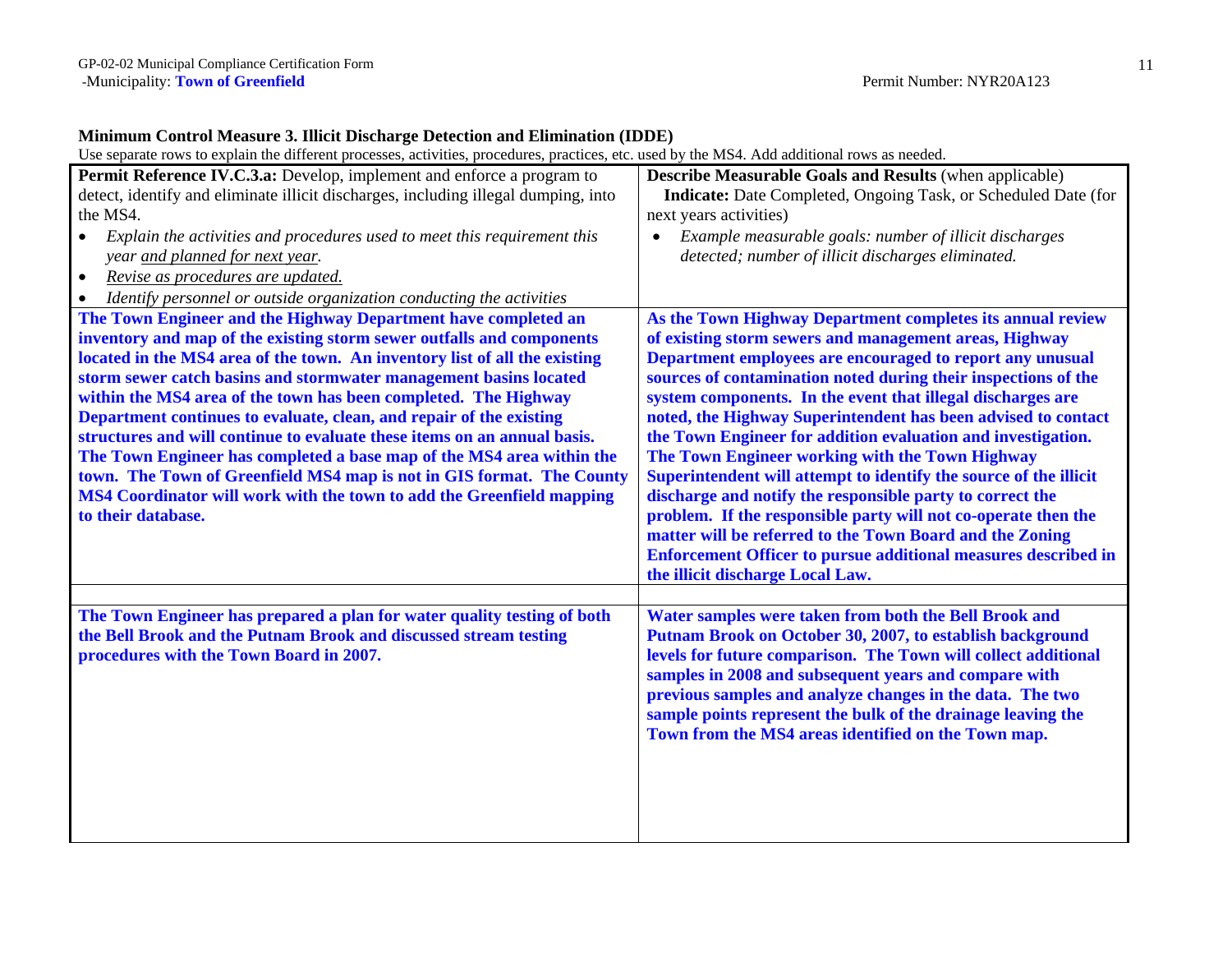$\Gamma$ 

| The Town continues to review town-wide areas of concern. One such area<br>of the Town that is outside the MS4 area is Lake Desolation. During the<br>recent rewrite of the Town Master Plan an overlay district was defined for<br>the Lake Desolation area. The Town's concern is the size of the lots and<br>the use of septic systems around the lake. Many of the lots are small with<br>existing seasonal camps. Owners are beginning to convert the seasonal<br>camps to yearly residencies and in many cases the lots are too small to<br>provide adequate area for septic systems and the increased building size.                                 | Under the regulations of the overlay district, any applicant<br>applying for a building permit is subject to site plan review.<br>Under site plan review the lots are evaluated for sanitary sewer<br>and drainage compliance and the applicant's must demonstrate<br>that the existing septic system is adequately sized for the<br>proposed application and properly functioning. Any new<br>construction must comply with the New York State Department<br>of Health Appendix 75-A requirements for household systems. |
|------------------------------------------------------------------------------------------------------------------------------------------------------------------------------------------------------------------------------------------------------------------------------------------------------------------------------------------------------------------------------------------------------------------------------------------------------------------------------------------------------------------------------------------------------------------------------------------------------------------------------------------------------------|---------------------------------------------------------------------------------------------------------------------------------------------------------------------------------------------------------------------------------------------------------------------------------------------------------------------------------------------------------------------------------------------------------------------------------------------------------------------------------------------------------------------------|
| The town has been reviewing the MS4 mapped area for suspected problem<br>areas and will continue to evaluate in the upcoming year. The Town<br><b>Engineer prepared an Environmental Condition Reporting Form. The</b><br>intent of the form is to provide individuals a mechanism to report<br>conditions within the town that may be of concern so that the town can<br>investigate.                                                                                                                                                                                                                                                                     | The Environmental Condition Reporting Form was provided to<br>the Town in 2007. Copies of the form will be made available in<br>the Town hall and posted on the Town website along with the<br><b>Annual Report.</b>                                                                                                                                                                                                                                                                                                      |
|                                                                                                                                                                                                                                                                                                                                                                                                                                                                                                                                                                                                                                                            |                                                                                                                                                                                                                                                                                                                                                                                                                                                                                                                           |
|                                                                                                                                                                                                                                                                                                                                                                                                                                                                                                                                                                                                                                                            |                                                                                                                                                                                                                                                                                                                                                                                                                                                                                                                           |
| Permit Reference IV.C.3.b: Develop and maintain a map showing the location<br>of all outfalls and the names and location of all waters of the US that receive<br>discharges from outfalls. Explain activities performed this year and planned for<br>next year, including work on the following IDDE guidance prerequisites:<br>field verification of outfall locations;<br>$\bullet$<br>mapping all inter-municipal subsurface conveyances;<br>$\bullet$<br>delineating storm sewershed; and<br>$\bullet$<br>developing and retaining MS4 mapping as needed to find the source and<br>$\bullet$<br>identify illicit discharges. State if maps are in GIS. | <b>Describe Measurable Goals and Results (when applicable)</b><br>Indicate: Date Completed, Ongoing Task, or Scheduled Date (for<br>next years activities)<br>Example measurable goals: percent of outfalls mapped<br>$\bullet$                                                                                                                                                                                                                                                                                           |
| The Town of Greenfield has completed a base map of its MS4 area. The<br>Town will be reviewing the MS4 area and the remaining portions of the<br>Town upstream from the MS4 waterways to identify known adjacent<br>industrial or commercial uses. The Greenfield MS4 map is not in GIS<br>format.<br>To date there have not been any illicit discharges identified. The Town has                                                                                                                                                                                                                                                                          | The Greenfield MS4 base map was completed as part of the 2005<br>(Year 3) annual report. Water quality testing locations have<br>were added to the MS4 base map in 2007. Additional inventory<br>information will be added to the base map and updates will be<br>added as needed.<br>Identification of illicit discharges is an ongoing task.                                                                                                                                                                            |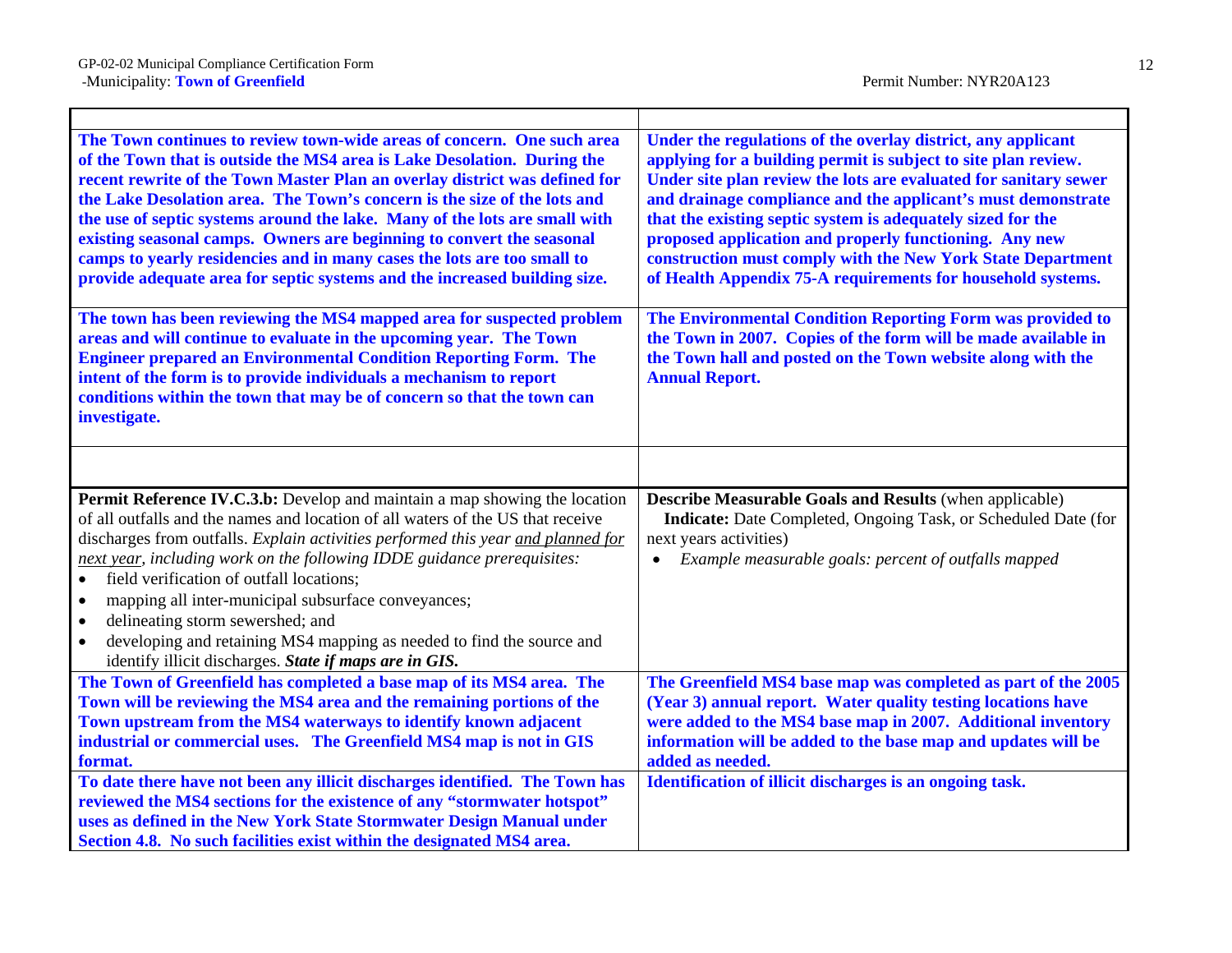$\mathbf{r}$ 

| In 2007 Greenfield developed a program to begin observation of outfalls    | The Town has developed a standardized plan to begin           |
|----------------------------------------------------------------------------|---------------------------------------------------------------|
| located within the MS4 section of Town, during low flow periods and to     | observation of a select number of outfalls located within the |
| begin documenting any discharges. The intent of the dry flow observations  | MS4 section of Town. The program will be review annually and  |
| is to trace any non-storm related inflows to their source and identify any | additional outfalls will be evaluated as deemed appropriate.  |
| potential threats. The Town Engineer has identified a number of dry flow   |                                                               |
| observation locations on the MS4 map. A "Procedures for Dry Weather        |                                                               |
| <b>Storm Outfall Observations" document was prepared by the Town</b>       |                                                               |
| <b>Engineer to be used for record keeping.</b>                             |                                                               |
|                                                                            |                                                               |

### **Minimum Control Measure 3. Illicit Discharge Detection and Elimination (IDDE) Regulatory Mechanism**

| <b>Permit Reference IV.C.3.c:</b> Prohibit, through an ordinance, local law or other regulatory mechanism, illicit discharges into the MS4. The MS4s have |                                                                         |  |
|-----------------------------------------------------------------------------------------------------------------------------------------------------------|-------------------------------------------------------------------------|--|
| until year 5 to complete the local law work. See the instructions for information about completing this section.                                          |                                                                         |  |
| Does the MS4 have the legal authority to enact ordinances, local laws or                                                                                  | No (go to ADDENDUM 1)                                                   |  |
| other regulatory mechanisms?                                                                                                                              | $X$ Yes (complete questions below)                                      |  |
| <b>Assessment of Regulatory Mechanism (Local Code)</b>                                                                                                    |                                                                         |  |
| 1) When was this assessment completed or planned to be completed?                                                                                         | Date completed: December 13, 2007                                       |  |
| The Town Board and Town Attorney completed assessment in the fall                                                                                         | _ _Not yet completed (proceed to next table)                            |  |
| of 2007. Local Law #4-2007-MS4 Illicit Discharges, Activities and                                                                                         | Plan to complete for reporting in year: $\frac{4}{2}$ , $\frac{5}{2}$ . |  |
| <b>Connections to Separate Storm Sewer System, and Local Law #5-2007-</b>                                                                                 |                                                                         |  |
| <b>MS4 Stormwater Management and Erosion and Sediment Control</b>                                                                                         |                                                                         |  |
| were adopted December 13, 2007.                                                                                                                           |                                                                         |  |
| 2) Is there an existing ordinance, local law or other regulatory mechanism?                                                                               | $\frac{N_0}{1 - N_0}$ (go to question 5)                                |  |
|                                                                                                                                                           | $X_{s}$ Yes                                                             |  |
| 3) Does the existing regulatory mechanism prohibit illicit discharges as                                                                                  | No (amendments needed)                                                  |  |
| required by the MS4 Permit?                                                                                                                               | X Yes                                                                   |  |
| 4) Does the existing regulatory mechanism include enforcement authorities                                                                                 | No (amendments needed)                                                  |  |
| and procedures as required by the MS4 Permit?                                                                                                             | $X1$ Yes                                                                |  |
| <b>Development of Regulatory Mechanism (Local Codes)</b>                                                                                                  |                                                                         |  |
| 5) When was this work completed or planned to be completed?                                                                                               | Date completed: December 13, 2007                                       |  |
| <b>Adopted December 2007.</b>                                                                                                                             | Not yet completed (proceed to next table)                               |  |
|                                                                                                                                                           | Plan to complete work below for reporting in year: $\_\_4$ ; $\_\_5$ .  |  |
| 6) If you answered 'No' to question 1, 2 or 3, what regulatory mechanism                                                                                  | __ NYS IDDE Model Law in its entirety                                   |  |
| or amendments will be adopted to meet the MS4 permit requirements?                                                                                        |                                                                         |  |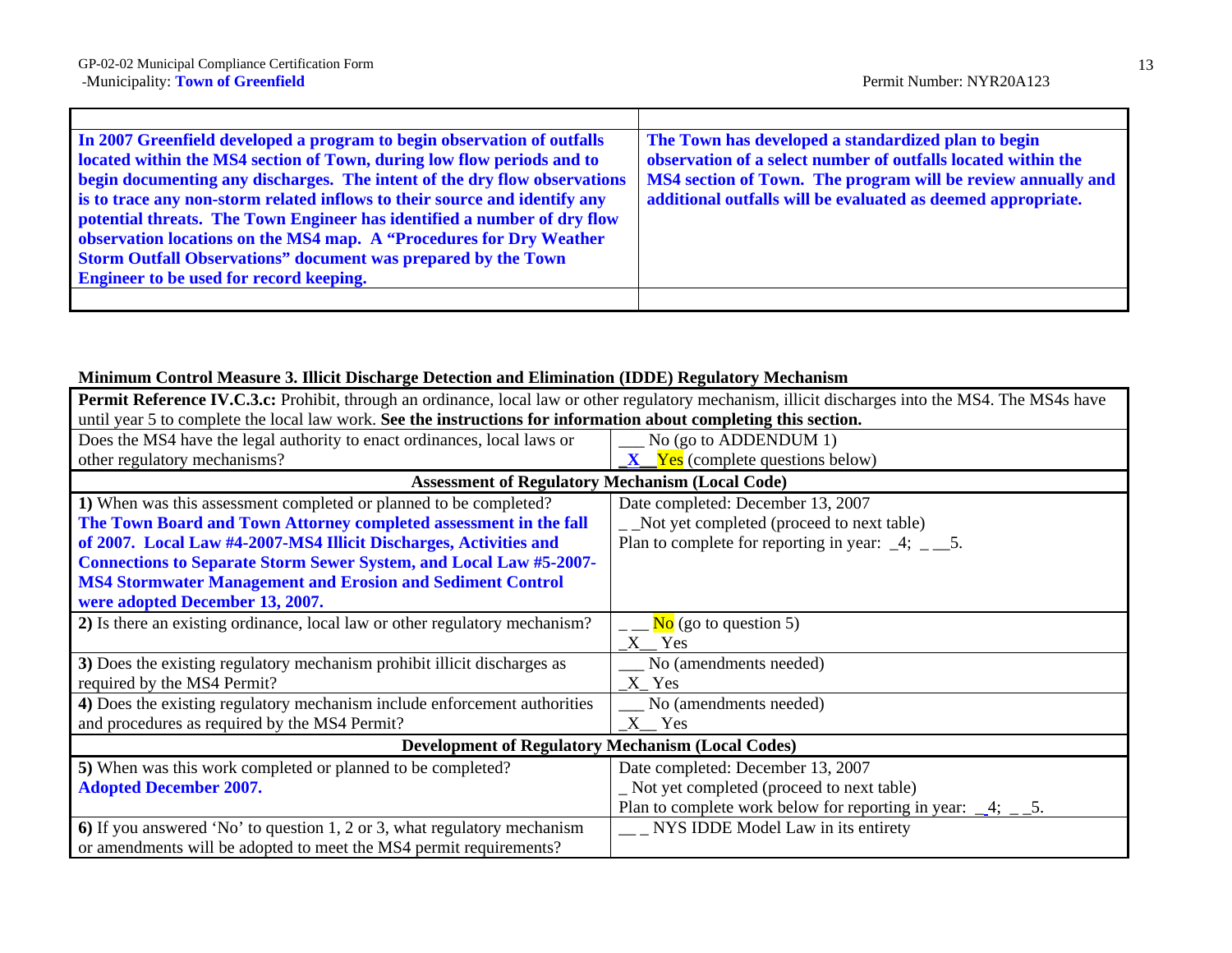|                                                                                                                                                        | Selected NYS IDDE Model Law articles adopted as amendments to<br>existing code(s) that are equivalent to the NYS IDDE Model Law<br>MS4 will write language equivalent to NYS IDDE Model Law                            |
|--------------------------------------------------------------------------------------------------------------------------------------------------------|------------------------------------------------------------------------------------------------------------------------------------------------------------------------------------------------------------------------|
| 7) If you answered 'No' to question 1, 2 or 3, has a list of needed changes to<br>local codes been developed for adoption of the regulatory mechanism? | $\overline{\phantom{a}} = \underline{\mathbf{N}\mathbf{o}}$<br>Yes, list the <b>local code(s)</b> that will be changed:                                                                                                |
| 8) If the existing regulatory mechanism does not require amendments, what<br>language is in the mechanism?                                             | $X$ NYS IDDE Model Law in its entirety<br>Selected NYS IDDE Model Law articles adopted as amendments to<br>existing code(s) that are equivalent to the NYS IDDE Model Law<br>Language equivalent to NYS IDDE Model Law |
| 9) What was the date or is the planned date of local law adoption?                                                                                     | Date: December 13, 2007                                                                                                                                                                                                |
| 10) Provide a web address if adopted local law can be found on a web site.                                                                             | Web Address:                                                                                                                                                                                                           |

# **Minimum Control Measure 3. Illicit Discharge Detection and Elimination (IDDE)**

| Permit Reference IV.C.3.e: Inform public employees, businesses and the       | Describe Measurable Goals and Results (when applicable)               |
|------------------------------------------------------------------------------|-----------------------------------------------------------------------|
| general public of hazards associated with illegal discharges and improper    | <b>Indicate:</b> Date Completed, Ongoing Task, or Scheduled Date (for |
| disposal of waste.                                                           | next years activities)                                                |
| Explain activities and materials used to meet this requirement this year and |                                                                       |
| planned for next year                                                        |                                                                       |
| Identify personnel or outside organization conducting activities             |                                                                       |
| The Town has posted an informational article on their official website that  | The town will continue to investigate and develop informational       |
| explains the MS4 program and identifies some of the basic steps to improve   | articles that will explain illicit discharges. Training of Highway    |
| water quality. Town employees have been attending seminars related to        | Department employees will continue as time and budget allows.         |
| the MS4 program.                                                             | (ongoing task)                                                        |
| The Town Engineer has been working with the Highway Superintendent to        | The Highway Department has been provided copies of the                |
| develop a program to detect and identify illicit discharges. The Town will   | <b>Environmental Condition Reporting Form to be used as part of</b>   |
| continue to improve and expand upon its role in identifying and              | their normal inspection and observation procedures. In 2008           |
| elimination illicit discharges.                                              | the Town Engineer will meet with the Highway Superintendent           |
|                                                                              | and Department Employees to discuss the procedure for using           |
|                                                                              | the Environmental Condition Reporting Form.                           |
|                                                                              | <b>Town Highway Department employees will be encouraged to</b>        |
|                                                                              | attend the 2 day IDDE Identification and track-down workshop          |
|                                                                              | in cooperation with DEC Region 5 DOW, CWICNY, Skidmore                |
|                                                                              | College, and Suny ESF Outreach planned for June 12 & 13,              |
|                                                                              | 2008.                                                                 |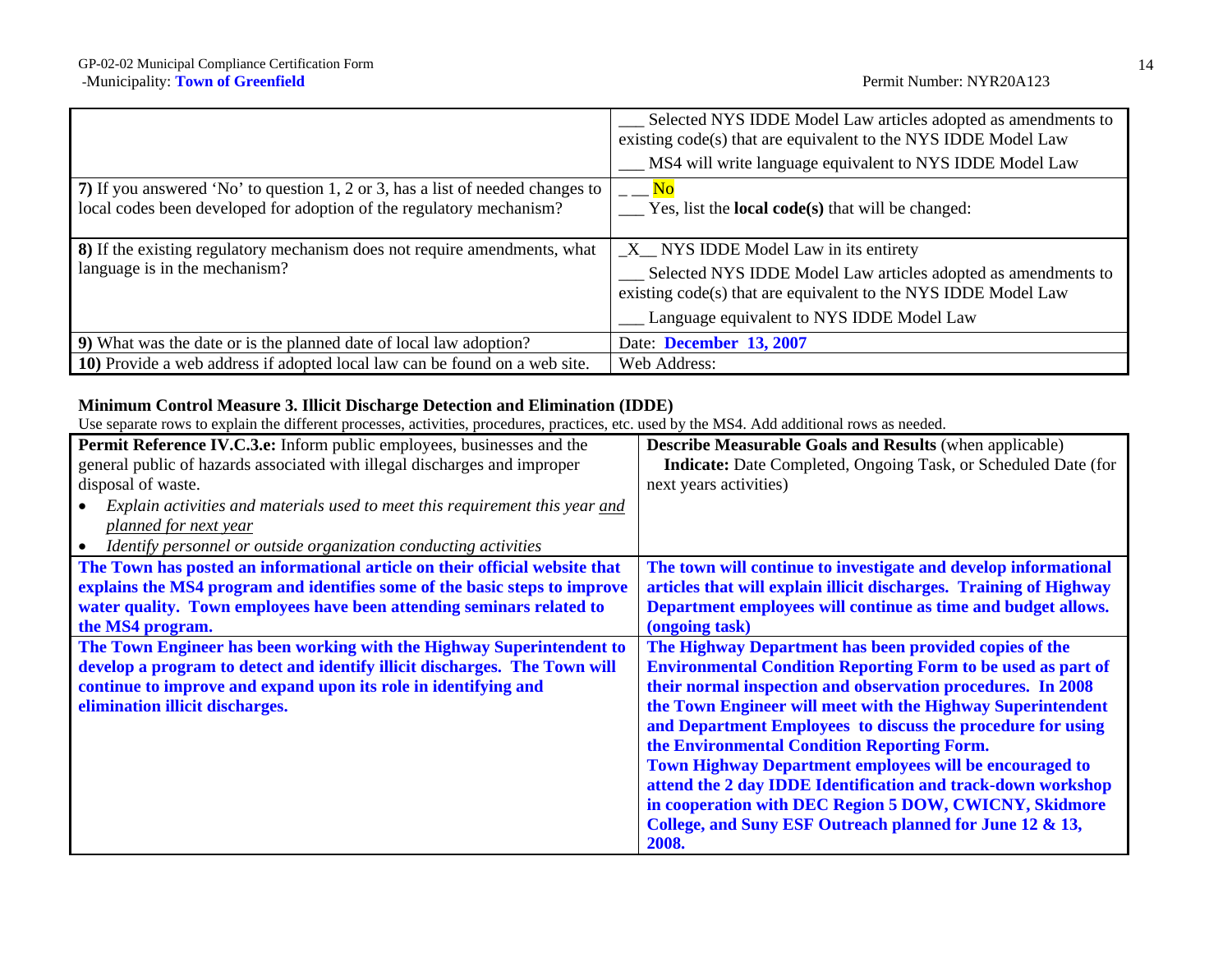| <b>Additional Techniques</b>                                                                                                        | <b>Describe Measurable Goals and Results (when applicable)</b><br>Indicate: Date Completed, Ongoing Task, or Scheduled Date (for<br>next years activities)                                                                                                                                                                                                                                                                                                                                                                                          |
|-------------------------------------------------------------------------------------------------------------------------------------|-----------------------------------------------------------------------------------------------------------------------------------------------------------------------------------------------------------------------------------------------------------------------------------------------------------------------------------------------------------------------------------------------------------------------------------------------------------------------------------------------------------------------------------------------------|
| The Town of Greenfield is a partner in the Saratoga County<br><b>Intermunicipal Stormwater Management Program (SCI-SWMP, SCIP).</b> | Attached as an appendix to this report is a copy of the Phase II<br><b>SPDES General Permit for Stormwater Discharges from</b><br><b>Municipal Separate Storm Sewer Systems (MS4s), GP-02-02</b><br><b>Stormwater Management Program Annual Report (SWMPAR)</b><br><b>Table, prepared by the Saratoga County Stormwater</b><br><b>Management Coordinator. Minimum Control Measure 3. Illicit</b><br>Discharge and Elimination (IDDE) completed by the SCI-<br>SWMP, SCIP, of which the Town of Greenfield is a partner, are<br>described in detail. |

#### **Minimum Control Measure 4 and 5. Construction Site and Post-Construction Stormwater Runoff Control Regulatory Mechanism**

**Permit Reference IV.C.4.b.i, 5.a.i:** Require development and implementation of erosion and sedimentation controls through a local law or other regulatory mechanism. Report on assessment process used (*Stormwater Management Gap Analysis Workbook for Local Officials* or equivalent process). The MS4s have until year 5 to complete the local law work. **See the instructions for information about completing this section.** 

| Does the MS4 have the legal authority                                            | $\frac{1}{2}$ No (go to ADDENDUM 2)                                                                                                                                                              |  |  |
|----------------------------------------------------------------------------------|--------------------------------------------------------------------------------------------------------------------------------------------------------------------------------------------------|--|--|
| to enact land use ordinances, local laws                                         | $\mathbf{X}$ Yes (complete questions below)                                                                                                                                                      |  |  |
| or other regulatory mechanisms?                                                  |                                                                                                                                                                                                  |  |  |
|                                                                                  | <b>Preliminary Assessment of Regulatory Mechanism (Local Code)</b>                                                                                                                               |  |  |
| 1. When was the preliminary                                                      | Date completed: Fall 2007_Not yet completed (proceed to next table)                                                                                                                              |  |  |
| assessment of existing local codes<br>completed or when will it be<br>completed? | Plan to complete for reporting in year: $\_\_\_4$ ; $\_\_5$ .                                                                                                                                    |  |  |
|                                                                                  | Did not do preliminary assessment; proceeded directly to Gap Analysis Worksheets 1-4 or adopted Sample<br>Local Law for Stormwater Management and Erosion & Sediment Control (Sample Local Law). |  |  |
| 2. If preliminary assessment was                                                 | If none of Sample Local Law provisions appear in local code; consider adopting Sample Local Law or                                                                                               |  |  |
| completed, indicate the results.                                                 | equivalent                                                                                                                                                                                       |  |  |
| <b>Greenfield adopted the sample</b>                                             | If few Sample Local Law provisions appear in local code; major revisions needed or consider adopting                                                                                             |  |  |
| legislation in total.                                                            | Sample Local Law or equivalent                                                                                                                                                                   |  |  |
|                                                                                  | _ If most of the Sample Local Law provisions appear in local code; minor revisions needed                                                                                                        |  |  |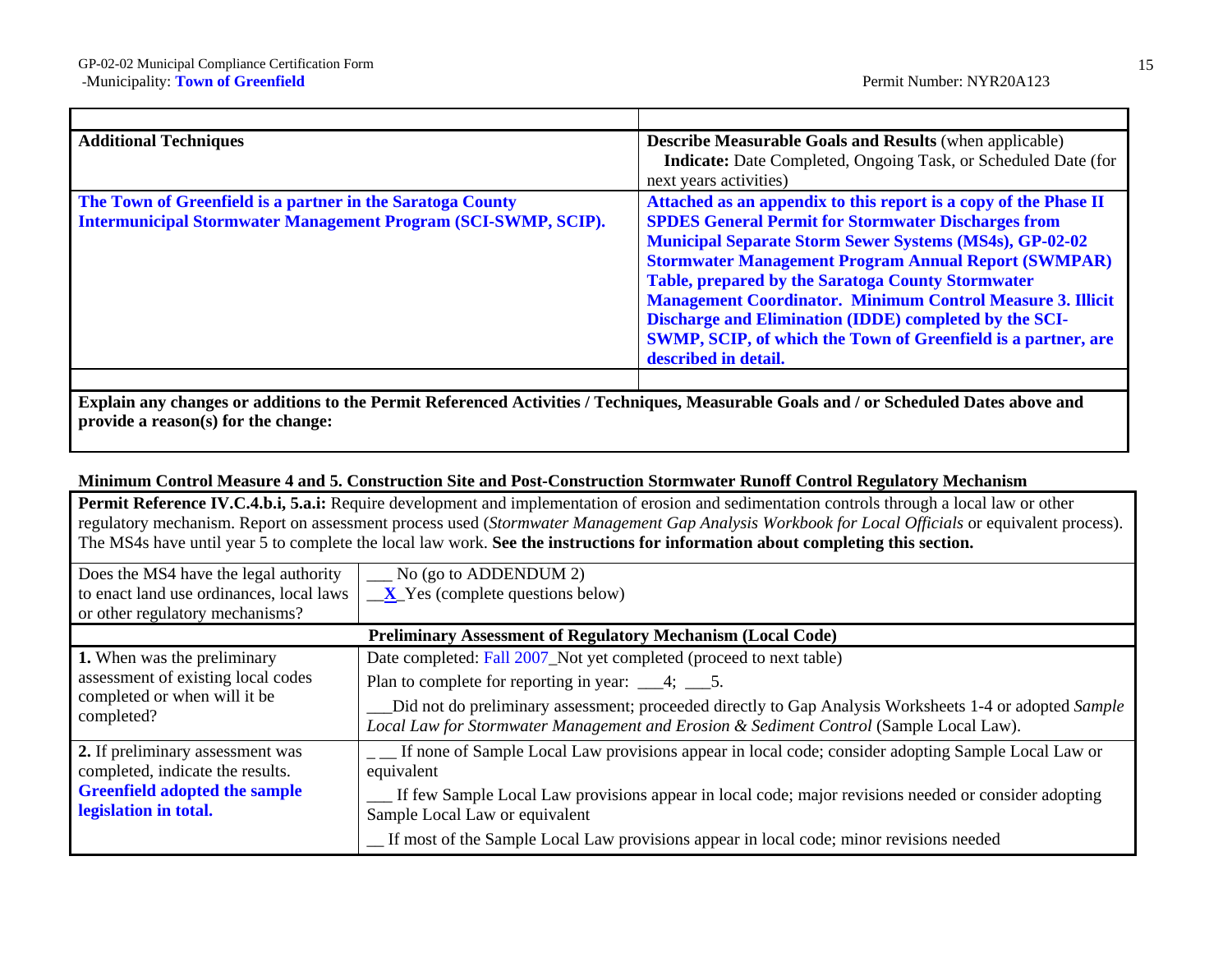| <b>Assessment and Development of Regulatory Mechanism (Local Code)</b> (continued on next page)                            |                                                                                                                                                                                                                                |  |
|----------------------------------------------------------------------------------------------------------------------------|--------------------------------------------------------------------------------------------------------------------------------------------------------------------------------------------------------------------------------|--|
| 3. When was the Gap Analysis or                                                                                            | Date completed:<br>Not yet completed (proceed to next table)                                                                                                                                                                   |  |
| equivalent process completed or when                                                                                       | Plan to complete work below for reporting in year: $\_\_4$ ; $\_\_5$ .                                                                                                                                                         |  |
| will it be completed?                                                                                                      |                                                                                                                                                                                                                                |  |
| 4. How was the local code adopted or                                                                                       | a. X The entire Sample Local Law adopted as amendments to existing code or as stand alone law.                                                                                                                                 |  |
| how will it be adopted*?                                                                                                   | If no portions of the Sample Local Law were moved or deleted, all provisions would be exactly the same as the<br>Sample Local Law.                                                                                             |  |
| *If MS4 has some existing local code<br>equivalent to the Sample Local Law and<br>adopted parts of the Sample Local Law as | If ANY provisions of the Sample Local Law were moved or deleted, the moved or changed provisions must be<br>reviewed (use the <i>Gap Analysis</i> or equivalent process) to ensure the intent of the law has not been changed. |  |
| amendments to make a complete local                                                                                        | b. Parts of NYS Sample Local Law adopted as amendments to existing code.                                                                                                                                                       |  |
| code, check b and c.                                                                                                       | c. _ Language developed by municipality was demonstrated to be equivalent.                                                                                                                                                     |  |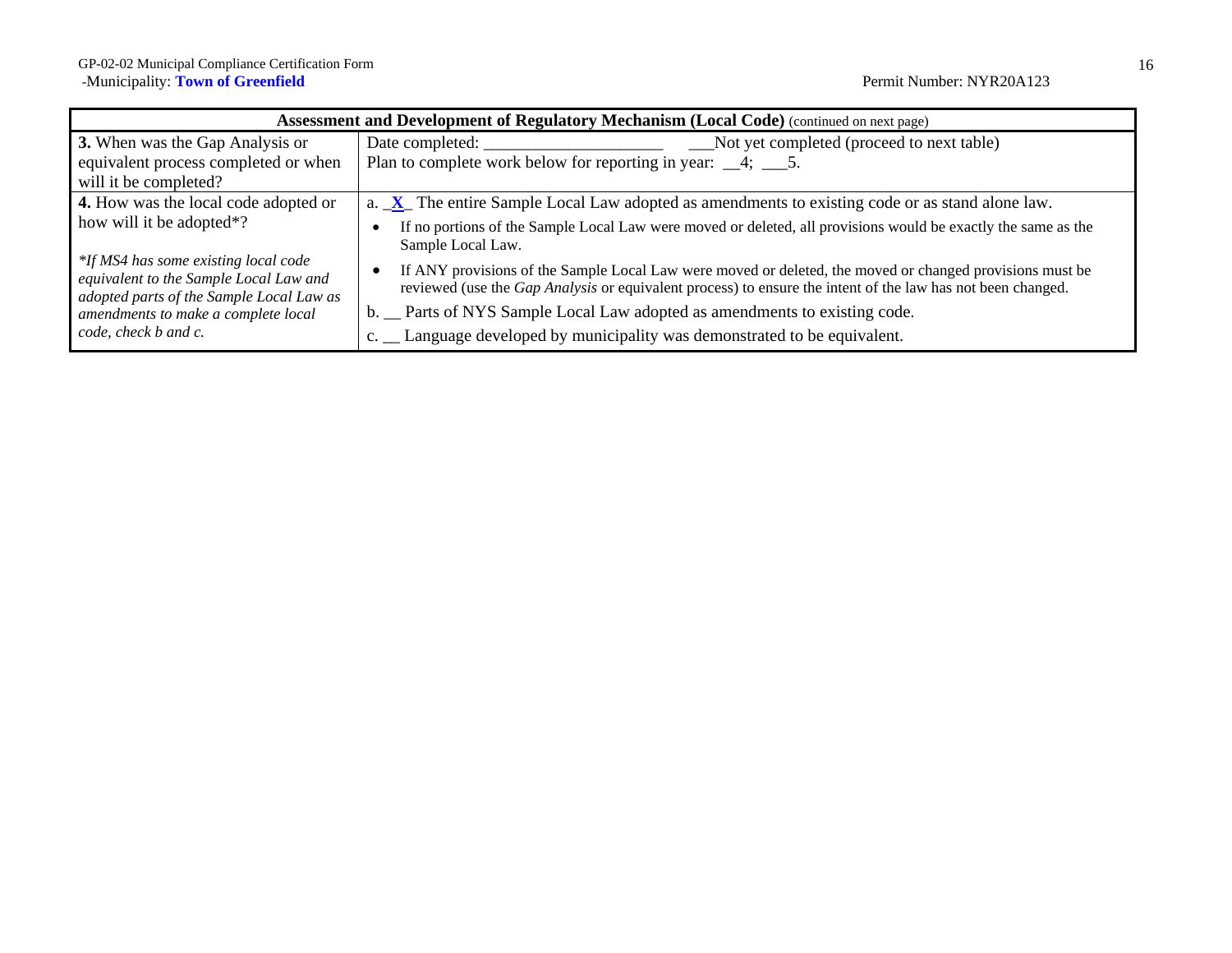#### **Minimum Control Measure 4 and 5. Construction Site and Post-Construction Stormwater Runoff Control Regulatory Mechanism**

**Permit Reference IV.C.4.b.i, 5.a.i** (continued)

#### **Assessment and Development of Regulatory Mechanism (Local Code)** (continued)

**5.** Answer the following questions about the Gap Analysis or equivalent processes.

Clauses are defined as: All the Sample Local Law sections or subsections in the Gap Analysis Worksheets 1-4 that have a box in the "Equivalence" column, meaning that there is an associated "Equivalence" sheet (with the exception of Article 6, Section 4 which does not have an Equivalence sheet).

Total number of clauses in each worksheet: Sample Local Law Article 1 (Gap Analysis Worksheet 1) - 8 clauses; Sample Local Law Article 2 (Gap Analysis Worksheet 2) - 51 clauses; Sample Local Law Article 3, 4, 5 (Gap Analysis Worksheet 3) - 3 clauses; Sample Local Law Article 6 (Gap Analysis Worksheet 4) - 9 clauses.

MS4s that adopt the entire Sample Local Law as amendments to existing code or as stand alone law need to indicate the number of clauses being adopted that are exactly the same as the Sample Local Law*,* or equivalent, in the right-hand column below.

| Sample Local                    |                                          | <b>NUMBER OF REQUIRED CLAUSES IN LOCAL LAW</b>         |                                               |
|---------------------------------|------------------------------------------|--------------------------------------------------------|-----------------------------------------------|
| Law Articles                    | Existing clauses                         | Existing clauses equivalent to the Sample Local        | Sample Local Law or equivalent language to be |
|                                 | exactly the same as                      | Law language (see Gap Analysis Workbook                | adopted, listed as legislative agenda items.  |
|                                 | the Sample Local                         | Equivalence Sheets for information to help determine   |                                               |
|                                 | Law language                             | equivalence)                                           |                                               |
|                                 |                                          |                                                        |                                               |
| 2                               |                                          |                                                        |                                               |
| 3, 4, 5                         |                                          |                                                        |                                               |
| 6                               |                                          |                                                        |                                               |
| <b>TOTAL</b>                    |                                          |                                                        |                                               |
| 6. Has a list of needed changes |                                          | No.                                                    |                                               |
|                                 | (legislative agenda) been developed for  | Yes, list the <b>local codes</b> that will be changed: |                                               |
|                                 | adoption of amendments to local codes    |                                                        |                                               |
|                                 | (or for deletion of existing codes that) |                                                        |                                               |
|                                 | are addressed by adoption of a stand     |                                                        |                                               |
| alone law)?                     |                                          |                                                        |                                               |
|                                 | 7. What was the date or is planned date  | Date: December 13, 2007                                |                                               |
| of local code adoption?         |                                          |                                                        |                                               |
|                                 | 8. Provide a web address if the adopted  | Web Address:                                           |                                               |
|                                 | local law can be found on a web site.    |                                                        |                                               |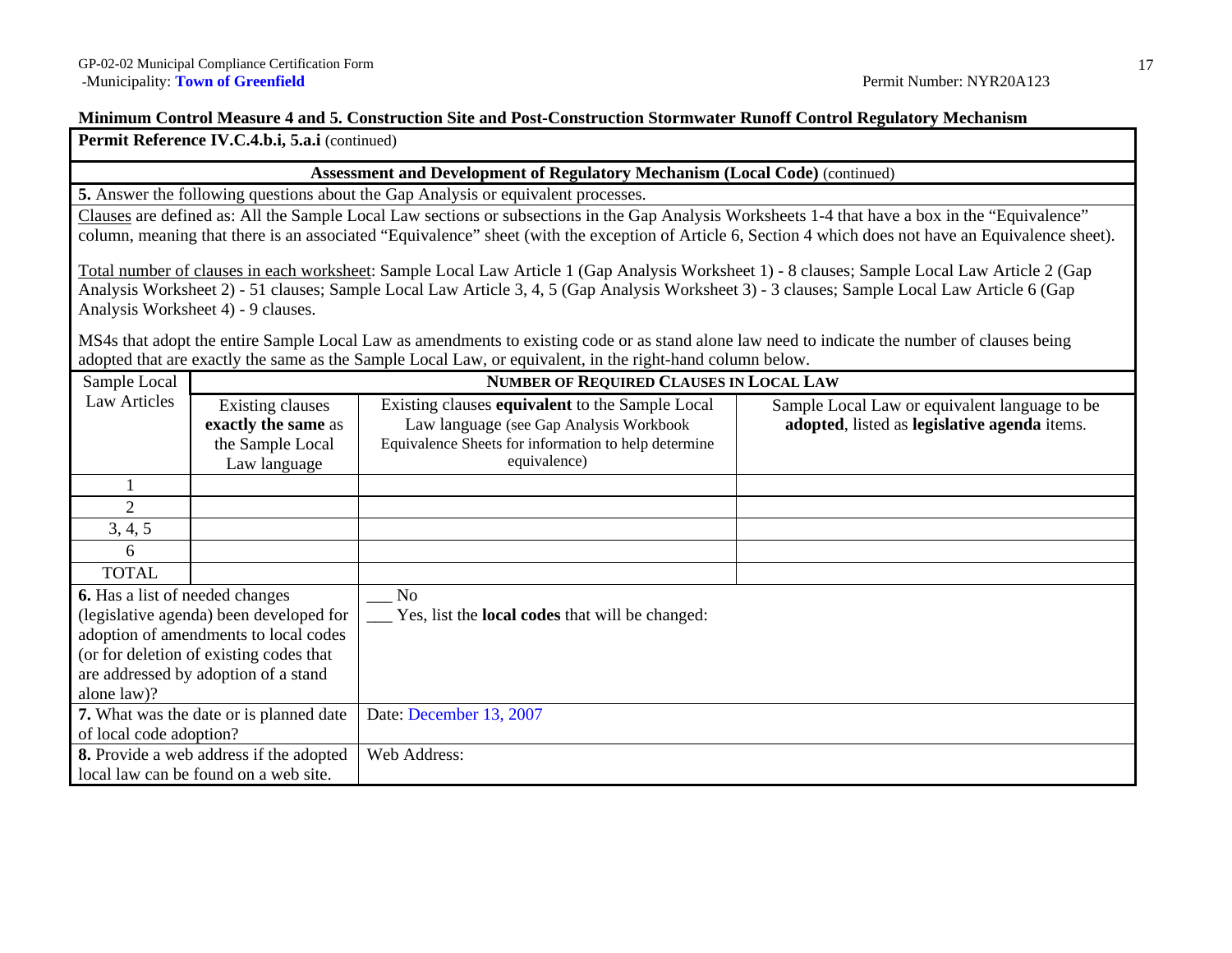## **Minimum Control Measure 4. Construction Site Stormwater Runoff Control**

| Permit Reference IV.C.4.b. v: Develop and implement procedures for site plan    | <b>Describe Measurable Goals and Results (when applicable)</b>          |
|---------------------------------------------------------------------------------|-------------------------------------------------------------------------|
| review by the MS4 that incorporate consideration of potential water quality     | Indicate: Date Completed, Ongoing Task, or Scheduled Date (for          |
| impacts and review individual pre-construction site plans to ensure consistency | next years activities)                                                  |
| with local sediment and erosion control requirements.                           | Example measurable goals: number of plans received; number<br>$\bullet$ |
| Describe the procedures below. Revise as procedures are updated.<br>$\bullet$   | of plans reviewed; percent of plans received that are reviewed.         |
| The Town of Greenfield requires site plan review for all construction and       | The Town enacted Local Law #5-2007 MS4-Stormwater                       |
| subdivisions by its Planning Board. Projects are referred to the Town           | <b>Management and Erosion and Sediment Control on December</b>          |
| <b>Engineer for review and comment. The Town Engineer reviews all</b>           | 13, 2007. The Town of Greenfield believes it is meeting its             |
| construction projects reviewed by the Planning Board for compliance with        | permit obligation under Construction Site Stormwater Runoff             |
| the Stormwater General Permit.                                                  | Control. The town plans to continue all of the same activities          |
|                                                                                 | and will continue its participation in the Municipal Agreement          |
|                                                                                 | with the County                                                         |
| The Town Engineer attends all Planning Board meetings (approximately            | The Town will continue to following this policy.                        |
| 24/year). The Planning Board under direction from the Town Engineer             |                                                                         |
| requires all new construction to comply with the New York State                 |                                                                         |
| <b>Department of Environmental Conservation SPDES General Permit for</b>        |                                                                         |
| <b>Stormwater Discharges and requires all applicants to obtain necessary</b>    |                                                                         |
| <b>SPDES</b> permit, mandate inspection procedures and require stormwater       |                                                                         |
| management facilities to comply with the New York State Stormwater              |                                                                         |
| <b>Management Design Manual.</b>                                                |                                                                         |
| For individual sites that may not be reviewed by the Planning Board (less       | The Town Engineer has discussed the small site requirements             |
| than five acre disturbance, greater than one acre, typical application for      | with the Zoning Enforcement officer and the Town Board and              |
| single family home building permit), the Town Engineer has developed an         | the Town has determined that the Zoning Enforcement officer             |
| informational check list for use by the Zoning Administrative Officer in        | will include a review step for erosion and sediment control.            |
| issuing building permits. The material includes sample methods for              | Beginning in 2008, the Building Department will start                   |
| determining disturbance amounts and provides the Zoning Officer with            | completing the checklist for each individual permit issued to           |
| typical requirements for Erosion and Sediment Control. The check list           | verify that the projects are compliant with the local sediment          |
| provides the Zoning Officer the option to involve the Town Engineer in          | and erosion control requirements. Copies of the checklists will         |
| cases where there are unique circumstances.                                     | be maintained as part of the Building Departments records               |
|                                                                                 | keeping. The Town Engineer will continue to assist the Building         |
|                                                                                 | Department with reviews and field observations for Erosion and          |
|                                                                                 | <b>Sediment Control (as required).</b>                                  |
|                                                                                 |                                                                         |
|                                                                                 |                                                                         |
|                                                                                 |                                                                         |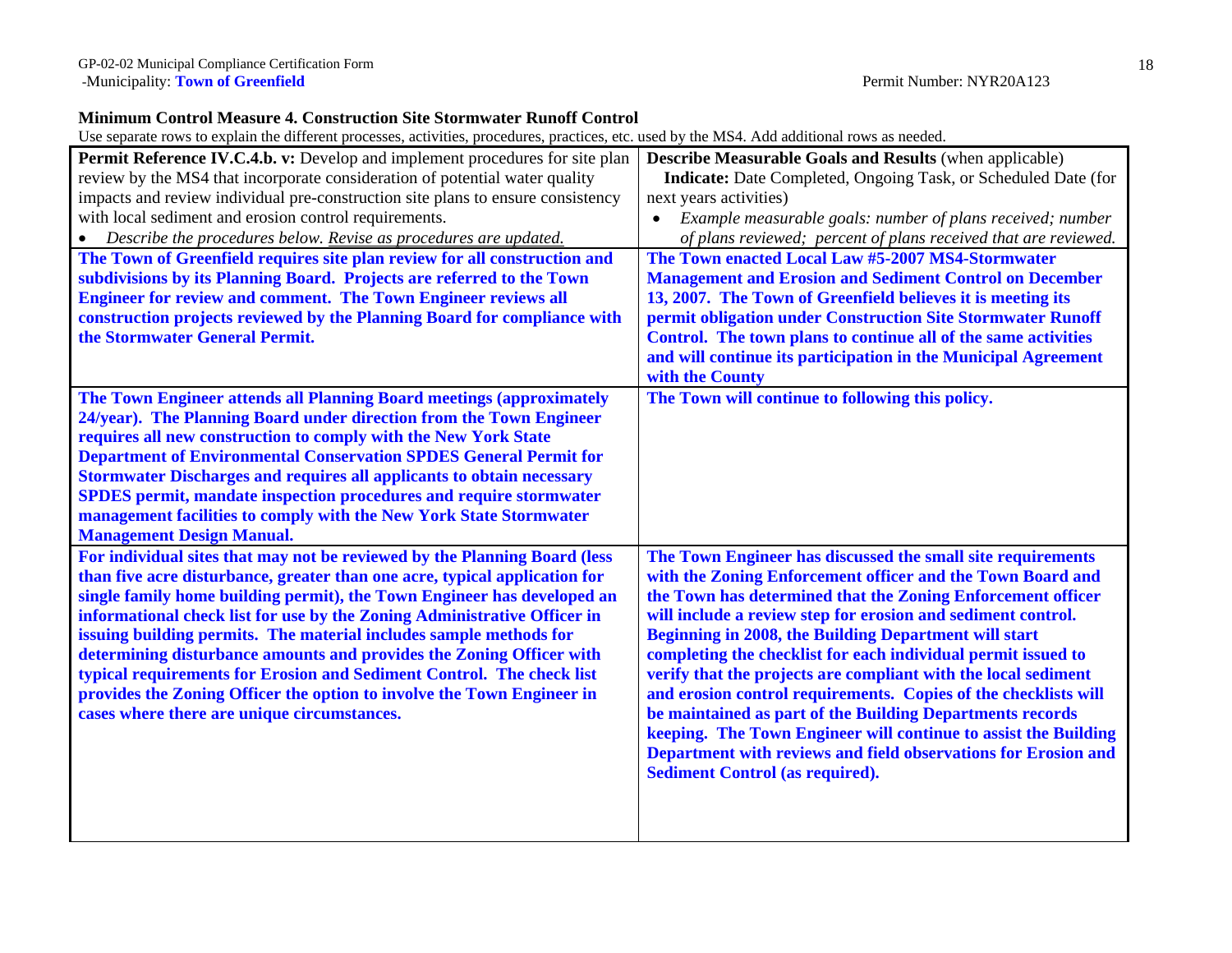**The MS4 areas of the Town have been reviewed by the Town Engineer to identify potential sources of water quality impacts. Since the MS4 sections of the Town are limited in size the concentration was on the larger parcels located within the MS4 and their relationship to the two existing drainage corridors located in the MS4 area (Bell Brook and the Putnam Brook). Large properties were evaluated by the Planning Board and the Town Engineer for proposed/existing development. During the review process three properties were identified as key parcels located within the MS4 portion of the Town. Each parcel had potential to impact existing water bodies in the MS4 area. The Planning Board and Town Engineer took the necessary steps during the project review to make sure that the proposed/existing projects would fully comply with stormwater management and sanitary sewer requirements and protect and preserve the existing tributary watersheds. As an on-going process in the Town, the Town Engineer will continue to work with the Planning Board to evaluate properties located within the MS4 areas of Town as high priority areas.** 

**Greenfield will continue to emphasize MS4 program requirements with the Planning Board and the Zoning Administrative Officer to insure both small and large construction activities are monitored. Three large impact projects within the MS4 area have recently made positive improvements. The Stewart's Corporation has maintained the largest commercial site within the Town of Greenfield since 1929. The site contains approximately 60+/- acres of production facilities, warehouse, distribution, office and freezer space, all of which is located within the Bell Brook watershed. Within the past three years, Stewarts has reconstructed its on-site stormwater drainage system to become fully compliant with the current stormwater management regulations. As part of the reconstruction efforts, two new stormwater management wet ponds were constructed to fully manage the runoff from their 60+/- acre site. All new work was performed under NOI permit and an SWPPP. The second large impact project located within the Putnam Brook watershed is a proposed PUD for the Saratoga Polo property. The project is presently under review by the Planning Board with anticipated constructed planned for 2008/09. The project involves approximately 50+/- acres of land that will include a number of new residential units, a central lodge building and preservation of the historic Witney polo field, on-site stormwater management designed in full compliance with both NOI and SWPPP requirements and the extension of Saratoga County Sewer approximately 3,500 feet to serve the property that presently has on-site septic. The third large impact project recently reviewed by the Town Engineer and Planning Board is the Brookview Mobil Home Park expansion. The Brookview project is within the Bell Brook watershed. The project was reviewed extensively for water, sewer and stormwater drainage. The project will include a number of onsite stormwater management basins designed in full compliance with both NOI and SWPPP requirements. Additionally, copies of the parks package treatment wastewater discharge permit reports were obtained and reviewed for compliance.**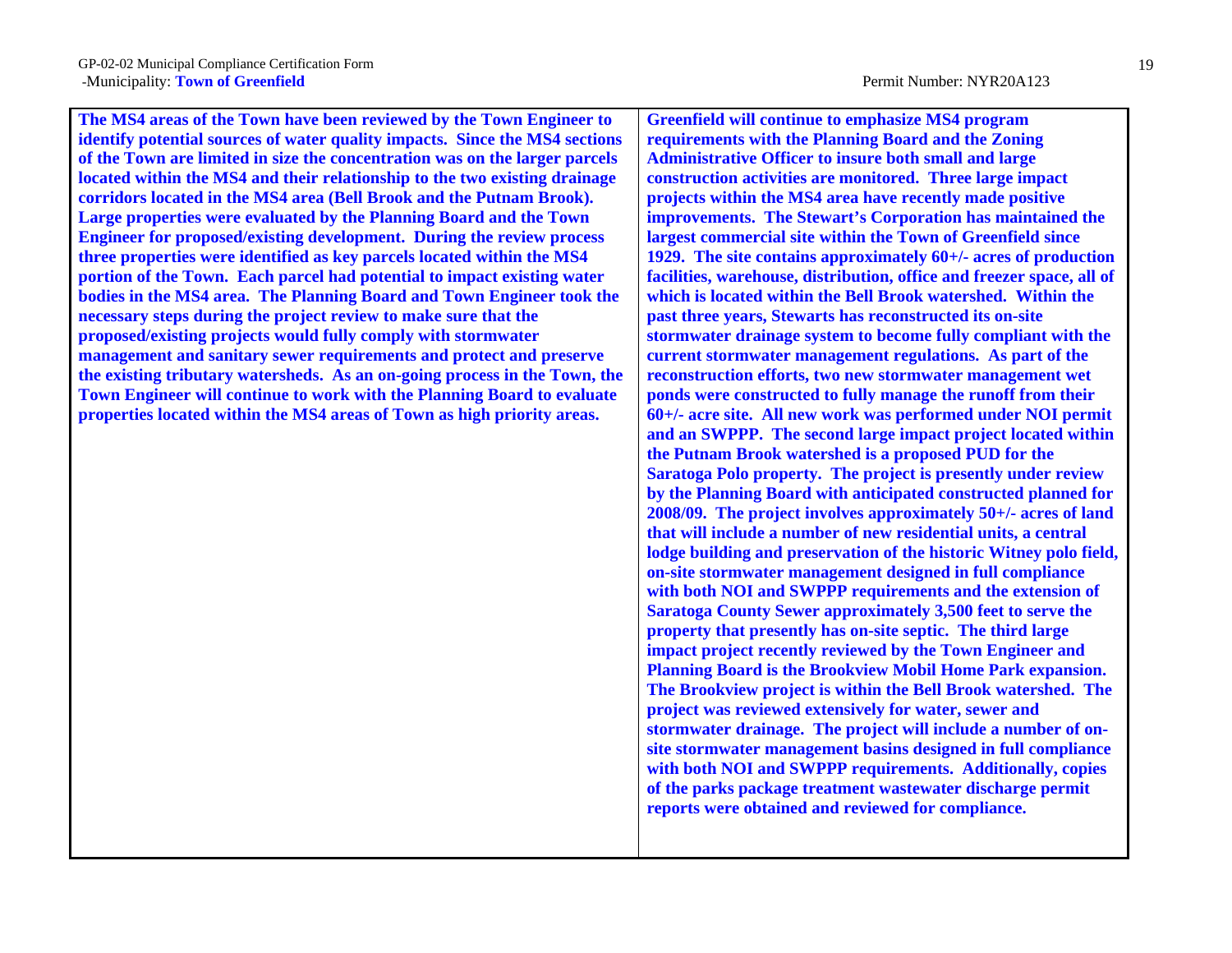| <b>Permit Reference IV.C.4.b. vi:</b> Develop and implement procedures for the   | <b>Describe Measurable Goals and Results (when applicable)</b>        |
|----------------------------------------------------------------------------------|-----------------------------------------------------------------------|
| receipt and consideration of information submitted by the public.                | <b>Indicate:</b> Date Completed, Ongoing Task, or Scheduled Date (for |
| Explain the procedures below. Revise as procedures are updated.                  | next years activities)                                                |
| Identify the responsible personnel or outside organizations.                     |                                                                       |
| As required by Town Law, public hearings must be held by the Planning            | The public hearing process is on-going in the Town. The Town          |
| Board as part of the approval process for new construction. Prior to             | has taken additional measures to inform the public of proposed        |
| holding any public hearing, the applicant must submit a complete                 | projects before the various Town Boards. Effective at the end of      |
| application for review. The complete application typically includes an           | 2007, the Town now posts site signs on properties presently           |
| application form with detailed project information, a completed State            | under review by the Town. The signs inform the public that the        |
| <b>Environmental Quality Review Act Form and a set of detailed design plans.</b> | property is presently under review by the Town and encourage          |
| These materials are available at the Town hall two weeks prior to any            | the public to voice any concerns, or comments they may have.          |
| public hearing so that the public can review and comment.                        | The Town has received both positive and negative feedback             |
|                                                                                  | from public residents regarding how project notification is           |
|                                                                                  | made. The Town will continue to work to keep residents                |
|                                                                                  | informed of development issues within the Town. In addition to        |
|                                                                                  | the posting of site signs, the Town now post information for          |
|                                                                                  | public meetings on the Town Hall sign located in the center of        |
|                                                                                  | the Town.                                                             |
| The Town Engineer has developed an Environmental Condition Reporting             | The form was provided to the Town during 2007.                        |
| Form for the general public to use to express concerns related to                |                                                                       |
| construction or material transportation to construction sites. The form is       |                                                                       |
| available in the town hall and will be made available on the website.            |                                                                       |
|                                                                                  |                                                                       |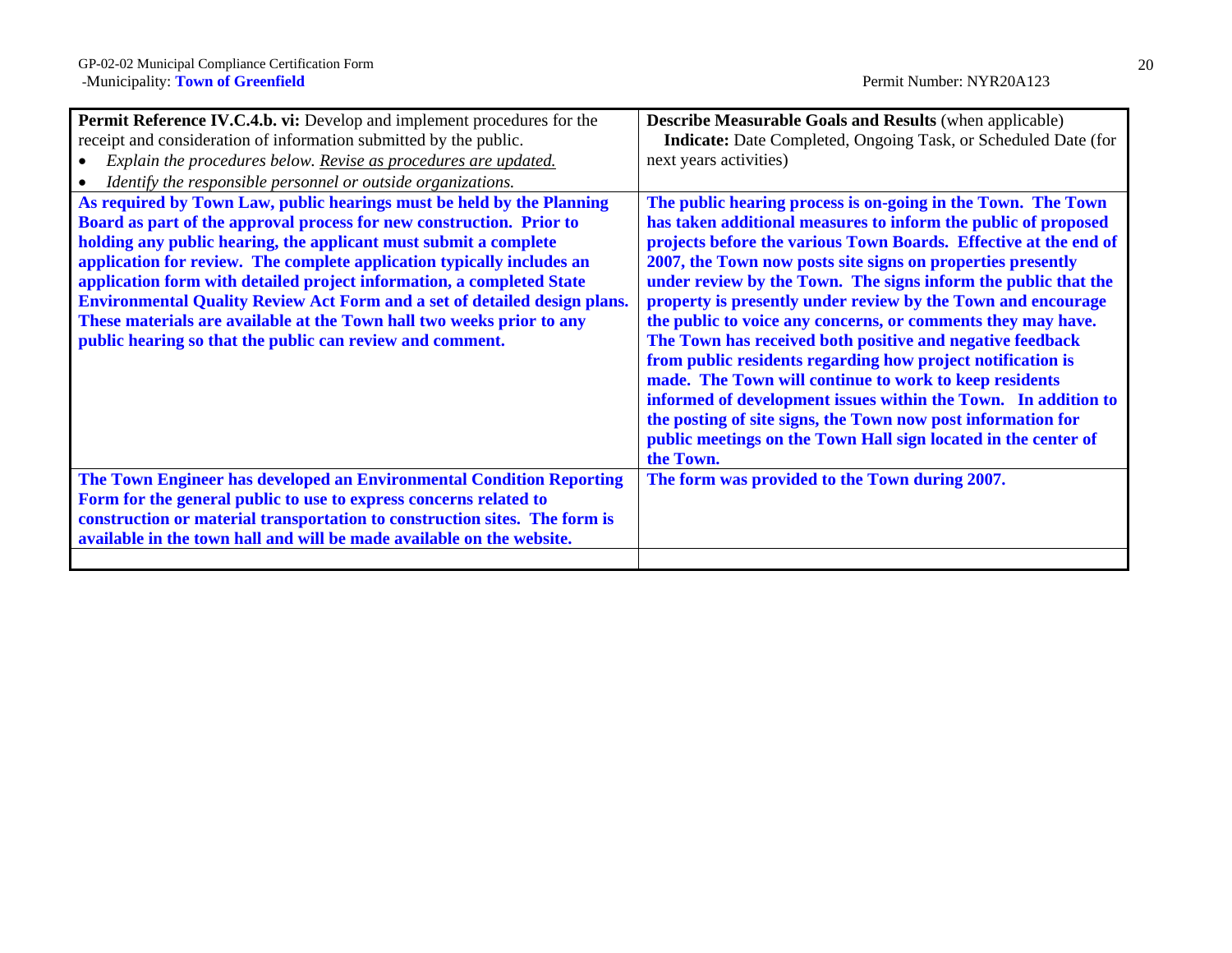### **Minimum Control Measure 4. Construction Site Stormwater Runoff Control**

| Permit Reference IV.C.4.b. iii, vii: Develop and implement procedures for site | <b>Describe Measurable Goals and Results (when applicable)</b>          |
|--------------------------------------------------------------------------------|-------------------------------------------------------------------------|
|                                                                                |                                                                         |
| inspections, enforcement of control measures and sanctions to ensure           | Indicate: Date Completed, Ongoing Task, or Scheduled Date (for          |
| compliance with GP-02-02.                                                      | next years activities)                                                  |
| Describe each procedure below. Revise as procedures are updated.               | Example measurable goals are number of: inspections; fines              |
|                                                                                | assessed; stop work orders; other sanctions.                            |
| The town requires all new projects (greater than 1 acre disturbance) to        | The Town Zoning Enforcement Official will begin observations            |
| develop a Stormwater Pollution Prevention Plan and under the                   | of sites for SWPPP conformance in 2008. The Zoning                      |
| requirements of the SWPPP weekly inspections are required.                     | <b>Enforcement Officer has the ability to issue Stop Work orders if</b> |
|                                                                                | any violations are noted during his project inspections.                |
|                                                                                | <b>Additional enforcement sanctions are described the Town's</b>        |
|                                                                                | Local Law #5.                                                           |
| For smaller sites (less than five acre disturbance, greater than one acre),    | The Town Building Department will begin using the checklists            |
| the Town Engineer has developed an informational check list for use by the     | as part of the building permit process in 2008. The Building            |
| Zoning Administrative Officer in issuing building permits. The material        | Department will begin completing site observations for erosion          |
| includes sample methods for determining disturbance amounts and                | and sediment controls as part of their typical building                 |
| provides the Zoning Officer with typical requirements for Erosion and          | inspections. All new town roads are inspected by the Town               |
| Sediment Control. The check list provides the Zoning Officer the option to     | <b>Engineer.</b> No fines or sanctions were imposed in 2007 for         |
| involve the Town Engineer in cases where there are unique circumstances.       | GP-02-02 permit related activities.                                     |
| The Town of Greenfield employs a Zoning Administrative Officer and an          | Greenfield will finance inspections through a fee schedule for          |
| assistant, and contracts with a private consultant for Town Engineer. The      | subdivision applications and building permit fees.                      |
| former two are responsible for issuance of building permits and inspections    |                                                                         |
| of structures to insure compliance with the New York State Building Code.      |                                                                         |
| Beginning in 2008, inspection of site provisions for Erosion and Sediment      |                                                                         |
| Control for small construction projects will be the responsibility of the      |                                                                         |
| Zoning Administrative Officer and his assistant. Larger projects will be       |                                                                         |
| inspected by the applicant's professional (in accordance with the SWPPP)       |                                                                         |
| and the Town Engineer.                                                         |                                                                         |
| Greenfield's geographic area of concern within the MS4 area of the town        | <b>Greenfield will continue to emphasize MS4 program elements</b>       |
| includes sections of Bell Brook and the Putnam Brook. The priority             | with the Planning Board and the Zoning Administrative Officer           |
| pollutants are sediment and runoff debris from single lot residential          | to insure small construction activities are monitored. Three            |
| construction and larger residential and commercial properties. An              | large impact projects within the MS4 area have recently made            |
|                                                                                |                                                                         |
| additional pollutant of concern is effluent from failed septic systems since   | positive improvements. The Stewart's Corporation has                    |
| only a small portion of the Town of Greenfield is presently served by          | maintained the largest commercial application with the Town of          |
| municipal sewer.                                                               | Greenfield since 1929. The site contains approximately $60+/-$ of       |
|                                                                                | production facilities, warehouse, distribution, office and freezer      |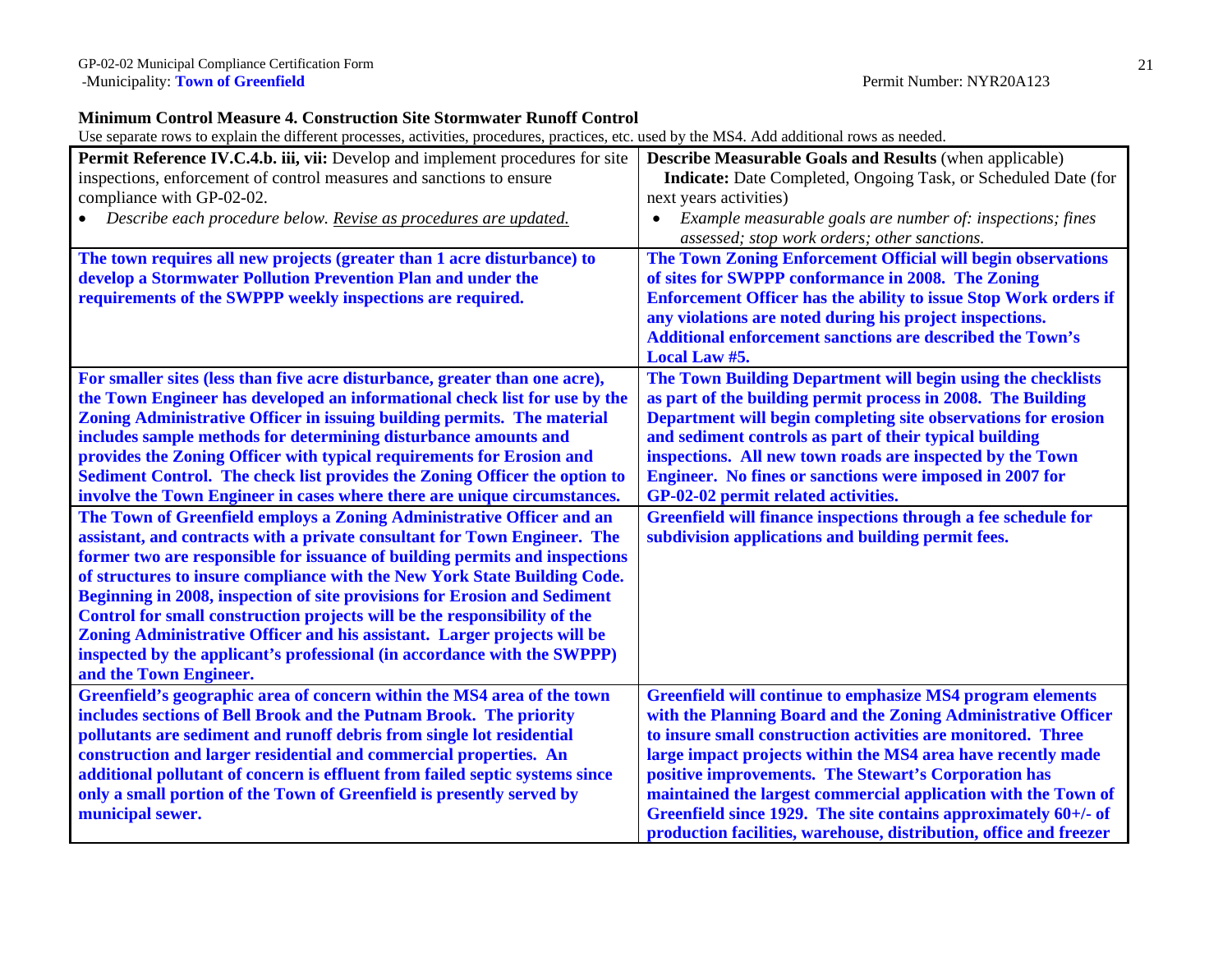**space, all of which is located within the Bell Brook watershed. Within the past two years, Stewarts has reconstructed its site drainage system to become fully compliant with the current stormwater management regulations. As part of the reconstruction efforts, two new stormwater management wet ponds were constructed to full manage the runoff from their 60+/- acre site. All new work was performed under NOI permit and a SWPPP. The second large impact project located within the Putnam Brook watershed is a proposed PUD for the Saratoga Polo property. The project is presently under review by the Planning Board with anticipated constructed planned for 2008. The project involves approximately 50+/- acres of land that will include a number of new fractured residential units (similar to timeshares), a central lodge building and preservation of the historic Witney polo field. The project was reviewed extensively for water, sewer and stormwater drainage. The project will include a number of on-site stormwater management basins designed in full compliance with both NOI and SWPPP requirements. Additionally, the project will extend the Saratoga County Sewer approximately 3,500 feet to serve the property that presently has on-site septic. The third large impact project also presently under review by the Planning Board is the Brookview Mobil Home Park expansion also within the Bell Brook watershed. The project was reviewed extensively for water, sewer and stormwater drainage. The project will include a number of on-site stormwater management basins designed in full compliance with both NOI and SWPPP requirements. Additionally, copies of the parks package treatment wastewater discharge permit reports were obtained and reviewed for compliance.**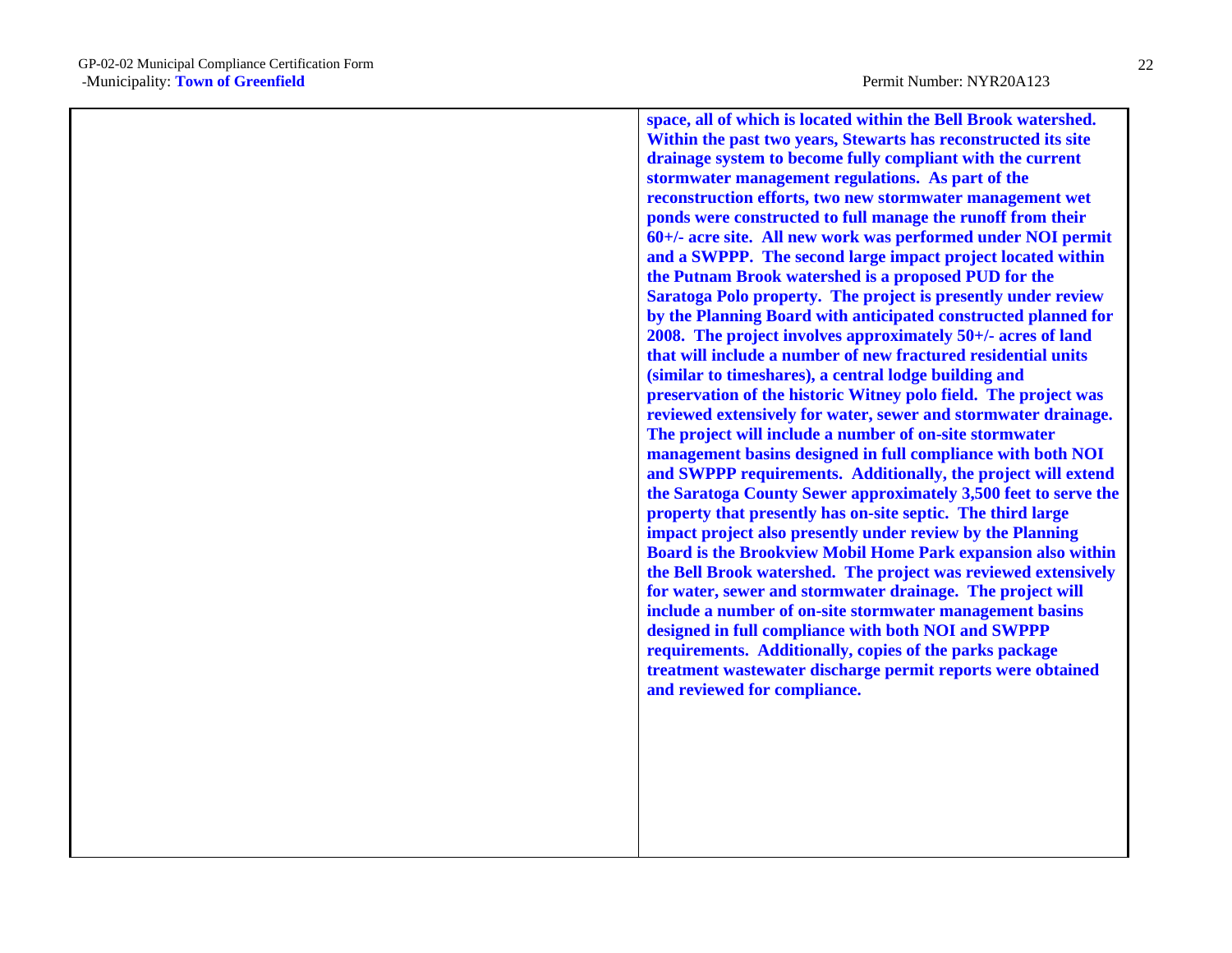<u> 1980 - Johann Barn, mars ann an t-Amhain Aonaich an t-Aonaich an t-Aonaich ann an t-Aonaich ann an t-Aonaich</u>

| Permit Reference IV.C.4.b. viii: Educate and train construction site operators<br>about requirements to develop and implement a SWPPP and any other<br>requirements they must meet within the MS4s jurisdiction.<br>Explain the activities and materials used to meet this requirement.<br>$\bullet$<br>Identify the personnel or outside organization conducting this activity.<br>Indicate activities planned for next year. | <b>Describe Measurable Goals and Results (when applicable)</b><br>Indicate: Date Completed, Ongoing Task, or Scheduled Date (for<br>next years activities)                                                                                                                                                                                                                                                                                                                                                                                                     |
|--------------------------------------------------------------------------------------------------------------------------------------------------------------------------------------------------------------------------------------------------------------------------------------------------------------------------------------------------------------------------------------------------------------------------------|----------------------------------------------------------------------------------------------------------------------------------------------------------------------------------------------------------------------------------------------------------------------------------------------------------------------------------------------------------------------------------------------------------------------------------------------------------------------------------------------------------------------------------------------------------------|
| Training for the Zoning Administrative Officer and assistant, and the<br>Town Engineer will be obtained related to field inspection of construction<br>sites for compliance with Erosion & Sediment Control and SWPPP<br>provisions.                                                                                                                                                                                           | The office of the County MS4 Coordinator held a construction<br>site training program on June 13, 2007 and it was attended by<br>the Town Engineer and the Town Zoning Enforcement Officer                                                                                                                                                                                                                                                                                                                                                                     |
| <b>Additional Techniques</b>                                                                                                                                                                                                                                                                                                                                                                                                   | <b>Describe Measurable Goals and Results (when applicable)</b><br>Indicate: Date Completed, Ongoing Task, or Scheduled Date (for<br>next years activities)                                                                                                                                                                                                                                                                                                                                                                                                     |
| The Town of Greenfield is a partner in the Saratoga County<br>Intermunicipal Stormwater Management Program (SCI-SWMP, SCIP).                                                                                                                                                                                                                                                                                                   | Attached as an appendix to this report is a copy of the Phase II<br><b>SPDES General Permit for Stormwater Discharges from</b><br><b>Municipal Separate Storm Sewer Systems (MS4s), GP-02-02</b><br><b>Stormwater Management Program Annual Report (SWMPAR)</b><br>Table, prepared by the Saratoga County Stormwater<br><b>Management Coordinator. Minimum Control Measure 4.</b><br><b>Construction Site Stormwater Runoff Control measures</b><br>completed by the SCI-SWMP, SCIP, of which the Town of<br>Greenfield is a partner, are described in detail. |
| Explain any changes or additions to the Permit Referenced Activities /<br>Techniques, Measurable Goals and / or Scheduled Dates above and provide<br>a reason(s) for the change:                                                                                                                                                                                                                                               |                                                                                                                                                                                                                                                                                                                                                                                                                                                                                                                                                                |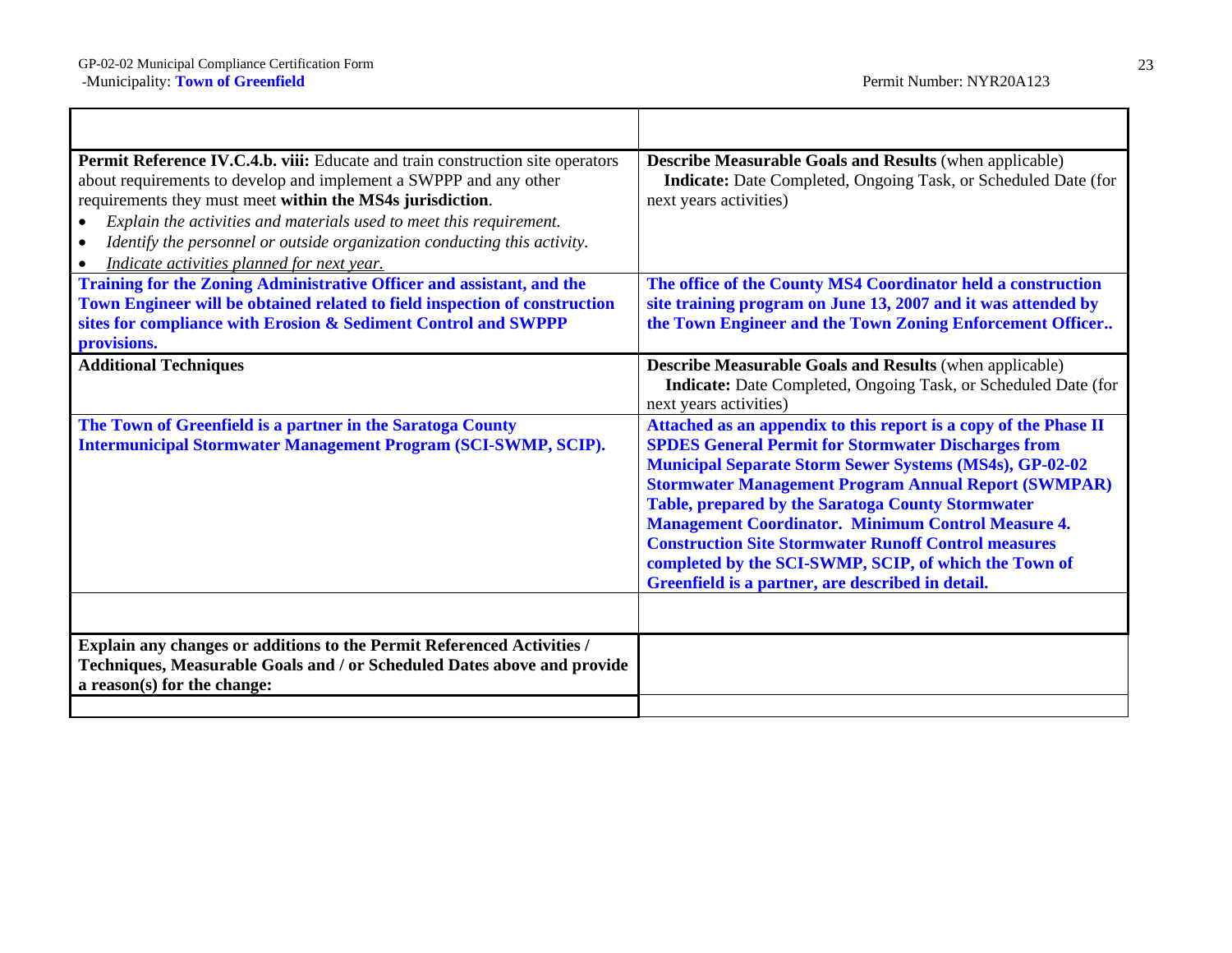### **Minimum Control Measure 5. Post-Construction Stormwater Management**

| <b>Permit Reference IV.C.5.a, c.</b> Develop and implement a post-construction<br>stormwater management program that addresses stormwater runoff from new<br>development and redevelopment and will reduce the discharge of pollutants to<br>the MEP. Program requirements should include:                                                                                                                                                                                                                                                                                                                                                    | <b>Describe Measurable Goals and Results (when applicable)</b><br>Indicate: Date Completed, Ongoing Task, or Scheduled Date (for<br>next years activities)                                                                                                                                                                                                                                                                                                                                                                         |
|-----------------------------------------------------------------------------------------------------------------------------------------------------------------------------------------------------------------------------------------------------------------------------------------------------------------------------------------------------------------------------------------------------------------------------------------------------------------------------------------------------------------------------------------------------------------------------------------------------------------------------------------------|------------------------------------------------------------------------------------------------------------------------------------------------------------------------------------------------------------------------------------------------------------------------------------------------------------------------------------------------------------------------------------------------------------------------------------------------------------------------------------------------------------------------------------|
| A combination of structural and/or non-structural management practices.<br>$\bullet$<br>Identify and describe below procedures to ensure installation of post-<br>$\bullet$<br>construction management practices. Revise as procedures are updated.                                                                                                                                                                                                                                                                                                                                                                                           | DO NOT ENTER INFORMATION IN THIS CELL                                                                                                                                                                                                                                                                                                                                                                                                                                                                                              |
| All construction activities subject to SPDES/SWPPP requirements are<br>reviewed by representative of Town Engineer. Inspections on site are also<br>performed. A final approval of the Town Engineer is required prior to<br>dedication of any storm facilities to the town.                                                                                                                                                                                                                                                                                                                                                                  | (ongoing task)                                                                                                                                                                                                                                                                                                                                                                                                                                                                                                                     |
| Greenfield adopted model stormwater legislation that requires permanent<br>stormwater management facilities for all applicable projects.                                                                                                                                                                                                                                                                                                                                                                                                                                                                                                      | Model legislation was adopted December 13, 2007. Projects<br>requiring site plan or subdivision approval in the Town of<br><b>Greenfield are reviewed by the Planning Board and the Town</b><br><b>Engineer. The Town of Greenfield also retains an attorney to</b><br>consult with the Planning Board as required. The attorney is<br>familiar with the MS4 program and is aware of the Town's<br>obligations. All projects proposed within the town are and will<br>continue to be examined for compliance with state standards. |
| The Town Engineer has been working with the Highway Department to<br>complete a list of all stormwater management facilities (not just in the MS4<br>area of the Town) presently owned and maintained by the Town. The<br>Town Engineer will provide a stormwater best management maintenance<br>guide to the Highway Department in 2008. The guide will describe the<br>different types of stormwater management systems and provide a<br>suggested maintenance checklist of items to be observed and maintained.<br>The guide will provide a suggested inspection frequency for each of the<br>facilities identified in the inventory list. | The inventory list has been started and should be completed by<br>the end of May 2008. A schedule of inspections and<br>maintenance will be established for all facilities located within<br>the MS4 areas of the Town by the end of May 2008. The<br>schedule will be updated to include stormwater facilities located<br>outside the MS4 area by the end of 2008.                                                                                                                                                                |
|                                                                                                                                                                                                                                                                                                                                                                                                                                                                                                                                                                                                                                               |                                                                                                                                                                                                                                                                                                                                                                                                                                                                                                                                    |
| Procedures for site plan and SWPPP review to ensure SWMPs meet state<br>$\bullet$<br>standards.<br>Describe procedures below. Revise as procedures are updated.<br>$\bullet$                                                                                                                                                                                                                                                                                                                                                                                                                                                                  | Example measurable goals include: number of plans received;<br>$\bullet$<br>number of plans reviewed; percent of plans received that are<br>reviewed.                                                                                                                                                                                                                                                                                                                                                                              |
| All site plans and SWPPs are reviewed by the Town Engineer as part of the<br>project approval.                                                                                                                                                                                                                                                                                                                                                                                                                                                                                                                                                | The Town Engineer reviews SWPPP for all new projects<br>presented to the Town. In 2007 a total of six SWPP's were<br>received and reviewed by the Town Engineer. (ongoing task)                                                                                                                                                                                                                                                                                                                                                    |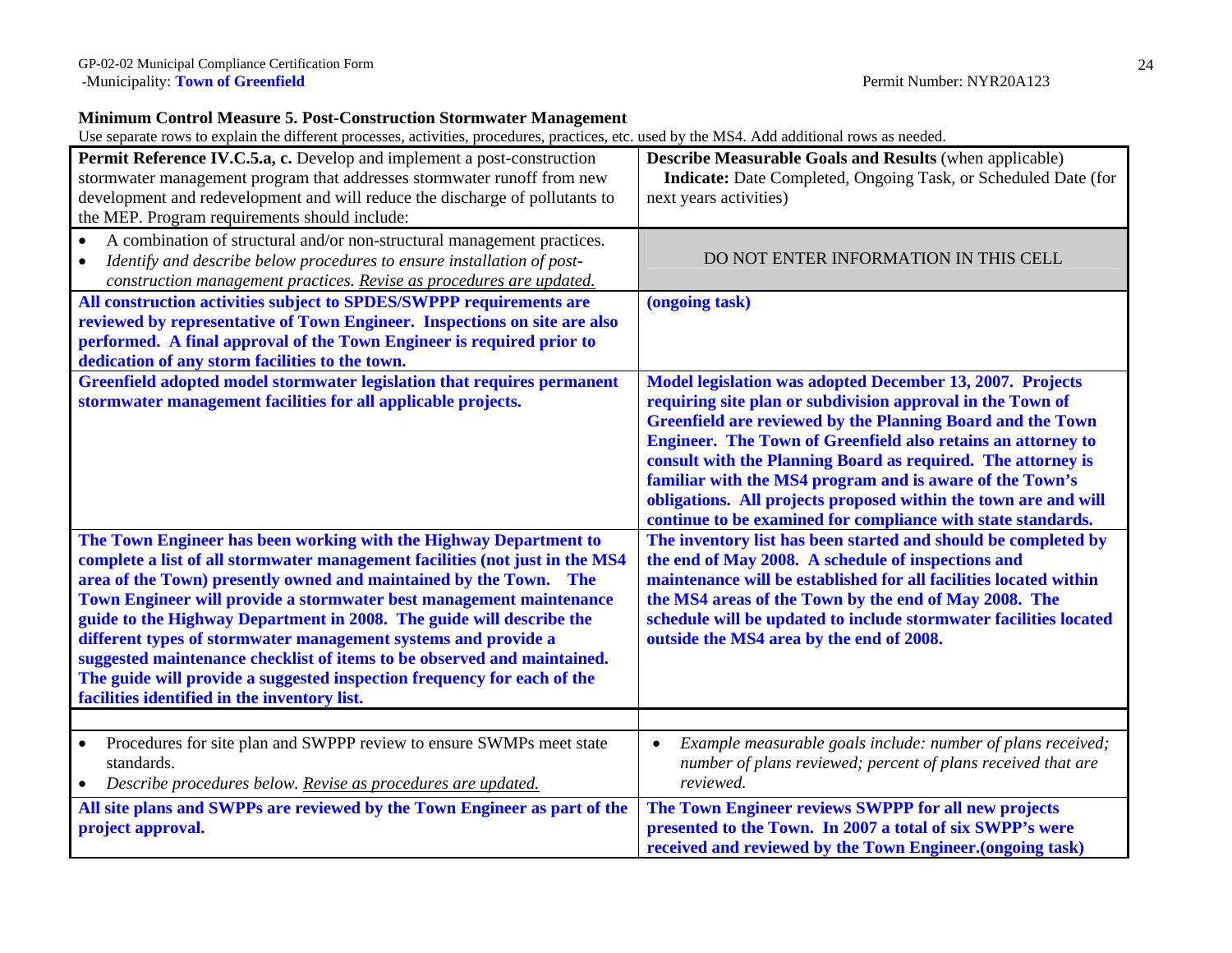Г

| <b>Minimum Control Measure 5. Post-Construction Stormwater Management</b><br>Use separate rows to explain the different processes, activities, procedures, practices, etc. used by the MS4. Add additional rows as needed.                                                                        |                                                                                                                                                                                                                                                                                           |
|---------------------------------------------------------------------------------------------------------------------------------------------------------------------------------------------------------------------------------------------------------------------------------------------------|-------------------------------------------------------------------------------------------------------------------------------------------------------------------------------------------------------------------------------------------------------------------------------------------|
| Permit Reference IV.C.5.a, c. (continued): Develop and implement a post-<br>construction stormwater management program that addresses stormwater runoff<br>from new development and redevelopment and will reduce the discharge of<br>pollutants to the MEP. Program requirements should include: | <b>Describe Measurable Goals and Results (when applicable)</b><br>Indicate: Date Completed, Ongoing Task, or Scheduled Date (for<br>next years activities)                                                                                                                                |
| Procedures for inspection and maintenance of post-construction                                                                                                                                                                                                                                    | Example measurable goals are number of: inspections<br>$\bullet$ . The contract of the contract of the contract of the contract of the contract of the contract of the contract of the contract of the contract of the contract of the contract of the contract of the contract of the co |

| Procedures for inspection and maintenance of post-construction                                                                                                                                                                                                                                                                                           | Example measurable goals are number of: inspections                                                                                                                                                                                                                                                                                                                                                                                                                                                                                                                                                                                       |
|----------------------------------------------------------------------------------------------------------------------------------------------------------------------------------------------------------------------------------------------------------------------------------------------------------------------------------------------------------|-------------------------------------------------------------------------------------------------------------------------------------------------------------------------------------------------------------------------------------------------------------------------------------------------------------------------------------------------------------------------------------------------------------------------------------------------------------------------------------------------------------------------------------------------------------------------------------------------------------------------------------------|
| management practices.                                                                                                                                                                                                                                                                                                                                    | $\bullet$                                                                                                                                                                                                                                                                                                                                                                                                                                                                                                                                                                                                                                 |
| Explain procedures below. Revise as procedures are updated.                                                                                                                                                                                                                                                                                              | maintenance activities performed.                                                                                                                                                                                                                                                                                                                                                                                                                                                                                                                                                                                                         |
| The Town Highway Department regularly maintains all storm facilities<br>owned by the town. The Highway Department has completed an inventory<br>of all catch basins and drainage structures in the town. The Highway<br>Department cleans and inspects all catch basins and structures as part of<br>the annual street cleaning completed in the spring. | In 2007 the Highway Department replaced a total of 40 drainage<br>pipes, 840 linear feet, on six different sections of Town roads. In<br>most cases the existing pipes were in failure state and had been<br>rendered ineffective due to silt accumulation and age. The pipe<br>replacement included re-grading, re-establishment of vegetation<br>of roadside ditches and road re-construction. Each year the<br><b>Highway Department spends a large part of their budget</b><br>replacing aging drainage pipes, catch basins and roadside<br>ditches. The department will be re-constructing approximately<br>8 miles of road in 2008. |
| All new stormwater facilities proposed in the Town are reviewed and                                                                                                                                                                                                                                                                                      | Once facilities are accepted by the Town they are added to the                                                                                                                                                                                                                                                                                                                                                                                                                                                                                                                                                                            |
| inspected by the Town Engineer. During project construction the                                                                                                                                                                                                                                                                                          | list of facilities and put a on a regular schedule for inspection                                                                                                                                                                                                                                                                                                                                                                                                                                                                                                                                                                         |
| developers are required to have a professional inspect and report site                                                                                                                                                                                                                                                                                   | and maintenance (minimum once a year). As the Highway                                                                                                                                                                                                                                                                                                                                                                                                                                                                                                                                                                                     |
| conditions in accordance with the SWPPP. Prior to the Town accepting                                                                                                                                                                                                                                                                                     | Department gains more experience with maintenance                                                                                                                                                                                                                                                                                                                                                                                                                                                                                                                                                                                         |
| dedication of any facility the Town Engineer and Highway Superintendent                                                                                                                                                                                                                                                                                  | requirements, a more detailed maintenance plan for each                                                                                                                                                                                                                                                                                                                                                                                                                                                                                                                                                                                   |
| inspect the system, note deficiencies and require repair prior to acceptance                                                                                                                                                                                                                                                                             | individual area will developed and the inspection/maintenance                                                                                                                                                                                                                                                                                                                                                                                                                                                                                                                                                                             |
| by the Town.                                                                                                                                                                                                                                                                                                                                             | schedule will be adjusted as required.                                                                                                                                                                                                                                                                                                                                                                                                                                                                                                                                                                                                    |
|                                                                                                                                                                                                                                                                                                                                                          |                                                                                                                                                                                                                                                                                                                                                                                                                                                                                                                                                                                                                                           |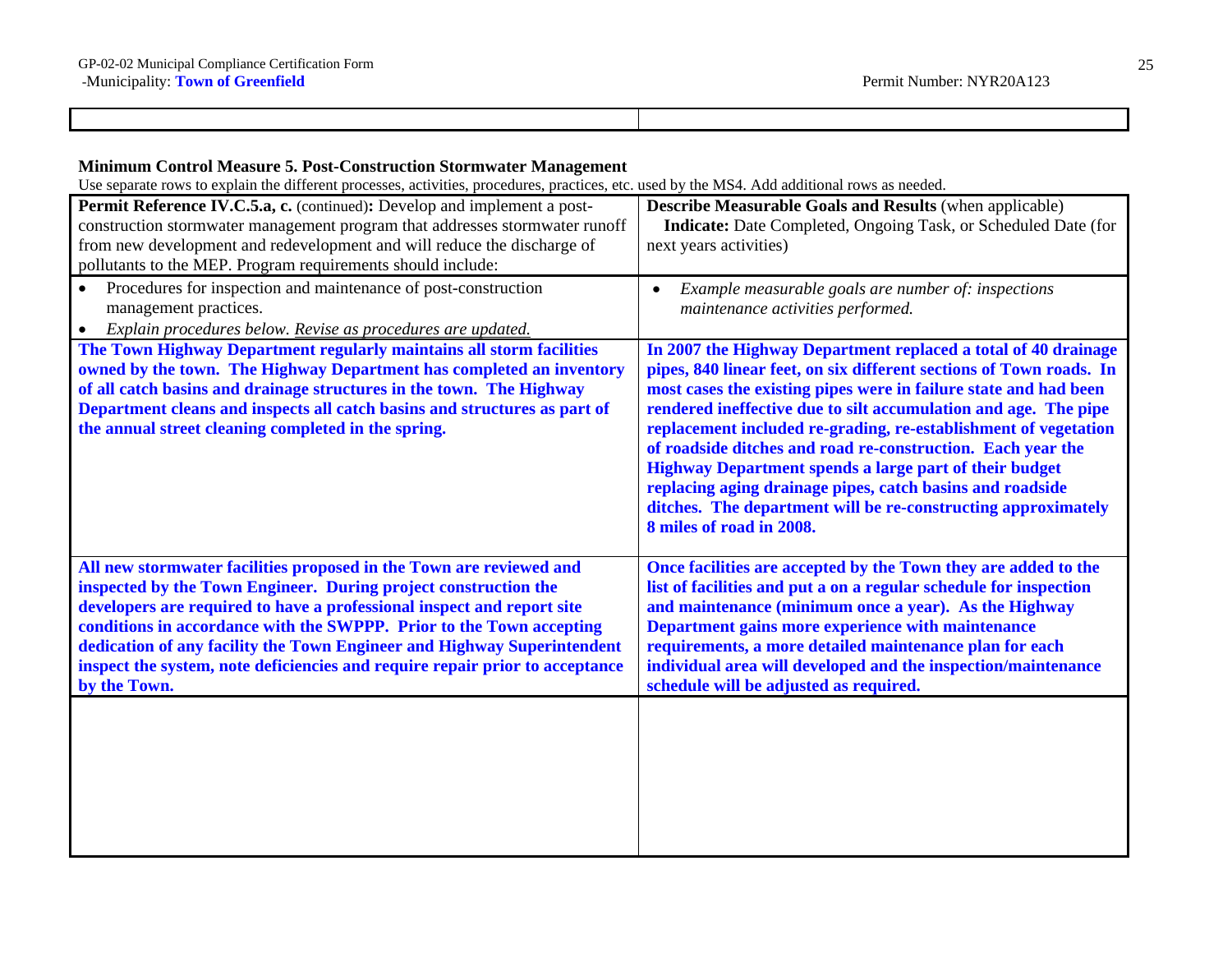| Procedures for enforcement and penalization of violators.                    | Example measurable goals: number enforcement activities    |
|------------------------------------------------------------------------------|------------------------------------------------------------|
| Explain procedures below. Revise as procedures are updated.                  | performed.                                                 |
| During the course of construction inspections if it is noted that violations | No enforcement actions were required in 2007. The Town now |
| are occurring be either the Town Engineer, the Highway Superintendent or     | has adopted Local Law #5 to provide the Zoning Enforcement |
| the Zoning Enforcement Officer, then the developer will be giving the        | Officer a legal mechanism for enforcement.                 |
| opportunity to correct the problem within a specific time period. If the     |                                                            |
| problem is not addressed in the proper amount of time the Town Board         |                                                            |
| will be notified and the Zoning Enforcement Officer will take enforcement    |                                                            |
| action as described in Local Law #5.                                         |                                                            |
|                                                                              |                                                            |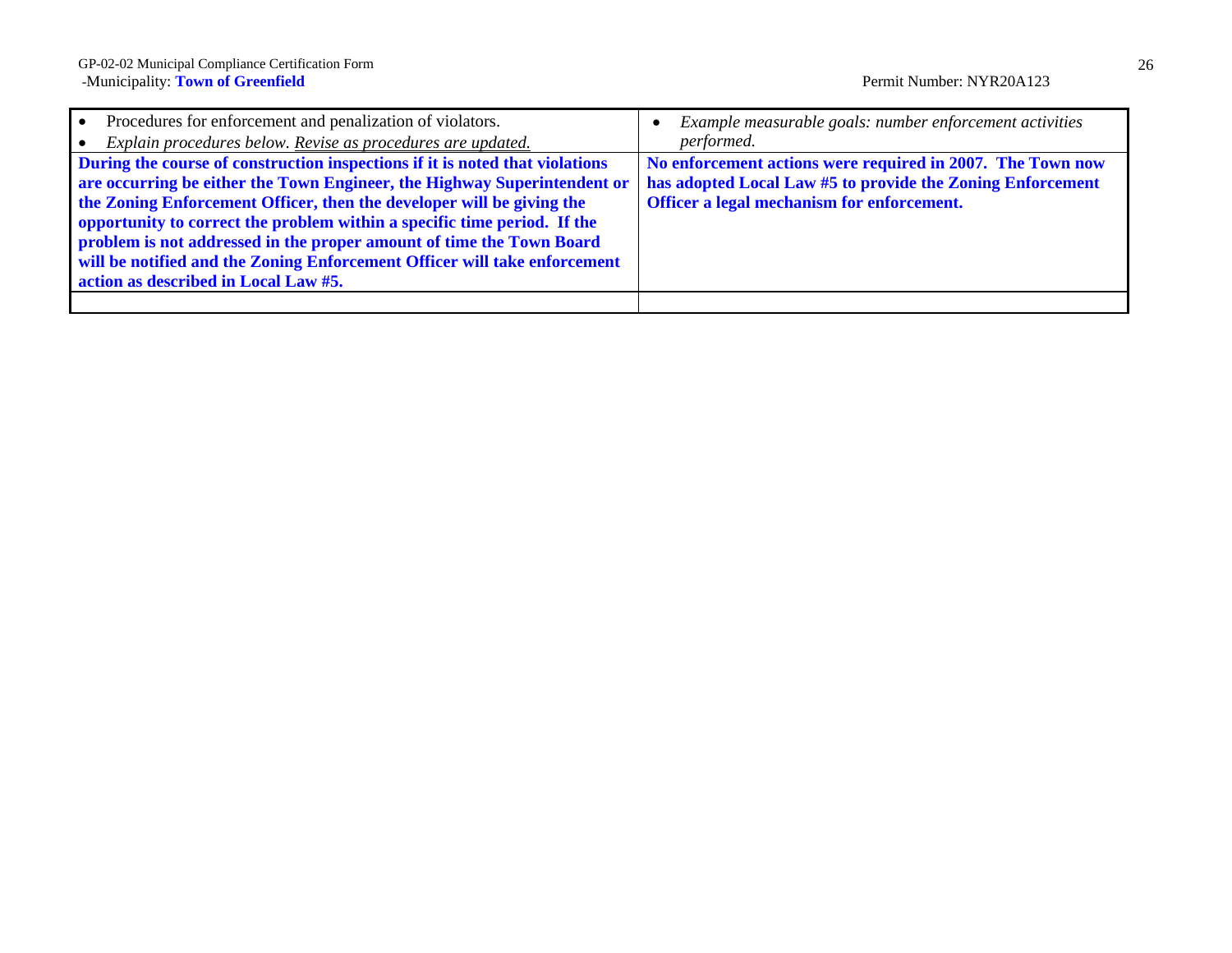### **Minimum Control Measure 5. Post-Construction Stormwater Management**

| Permit Reference IV.C.5.a, c. (continued): Develop and implement a post-<br>construction stormwater management program that addresses stormwater runoff<br>from new development and redevelopment and will reduce the discharge of<br>pollutants to the MEP. Program requirements should include:                                                                                                                            | Describe Measurable Goals and Results (when applicable)<br><b>Indicate:</b> Date Completed, Ongoing Task, or Scheduled Date (for<br>next years activities)                                                                                                                                                                                                                                                                                                                                                                                                            |
|------------------------------------------------------------------------------------------------------------------------------------------------------------------------------------------------------------------------------------------------------------------------------------------------------------------------------------------------------------------------------------------------------------------------------|-----------------------------------------------------------------------------------------------------------------------------------------------------------------------------------------------------------------------------------------------------------------------------------------------------------------------------------------------------------------------------------------------------------------------------------------------------------------------------------------------------------------------------------------------------------------------|
| Adequate resources for a program to inspect new and re-development sites<br>$\bullet$<br>and for enforcement and penalization of violators.<br>Describe resources below. Update annually.<br>$\bullet$                                                                                                                                                                                                                       | DO NOT ENTER INFORMATION IN THIS CELL                                                                                                                                                                                                                                                                                                                                                                                                                                                                                                                                 |
| The Town Board adopted legislation on May 11, 2006 regarding<br>maintenance requirements for new developments and the financial burdens<br>to the Town. The Storm Water Retention Basin Maintenance Cost Policy<br>(copy enclosed), requires the developers of new projects to establish<br>funding for the Highway Department to maintain any new proposed<br>stormwater management facilities associated with the project. | The Planning Board has implemented the new policy on all<br>projects that have been presented subsequent to approval of the<br>policy and will continue to do so. The Planning Board, the<br>Highway Superintendent, the applicant's engineer and the Town<br>Engineer all work together to establish the required amount<br>(Maintenance Cost) to be provided by the developer.                                                                                                                                                                                      |
| The inspection and maintenance requirements for all existing stormwater<br>management facilities in the Town are the responsibility of the Town<br><b>Highway Department. The Department has added the inspection and</b><br>maintenance requirements of stormwater facilities to their list of normal<br>required duties.                                                                                                   | The Town of Greenfield believes it has met its permit obligation<br>under the Post Construction Stormwater Management with the<br>exception of passing of the model ordinance for stormwater<br>management and erosion and sediment control.                                                                                                                                                                                                                                                                                                                          |
| <b>Additional Techniques</b>                                                                                                                                                                                                                                                                                                                                                                                                 | <b>Describe Measurable Goals and Results (when applicable)</b><br><b>Indicate:</b> Date Completed, Ongoing Task, or Scheduled Date (for<br>next years activities)                                                                                                                                                                                                                                                                                                                                                                                                     |
| The Town of Greenfield is a partner in the Saratoga County<br><b>Intermunicipal Stormwater Management Program (SCI-SWMP, SCIP).</b>                                                                                                                                                                                                                                                                                          | Attached as an appendix to this report is a copy of the Phase II<br><b>SPDES General Permit for Stormwater Discharges from</b><br><b>Municipal Separate Storm Sewer Systems (MS4s), GP-02-02</b><br><b>Stormwater Management Program Annual Report (SWMPAR)</b><br><b>Table, prepared by the Saratoga County Stormwater</b><br><b>Management Coordinator. Minimum Control Measure 5.</b><br><b>Construction Site Stormwater Runoff Control measures</b><br>completed by the SCI-SWMP, SCIP, of which the Town of<br>Greenfield is a partner, are described in detail. |
|                                                                                                                                                                                                                                                                                                                                                                                                                              |                                                                                                                                                                                                                                                                                                                                                                                                                                                                                                                                                                       |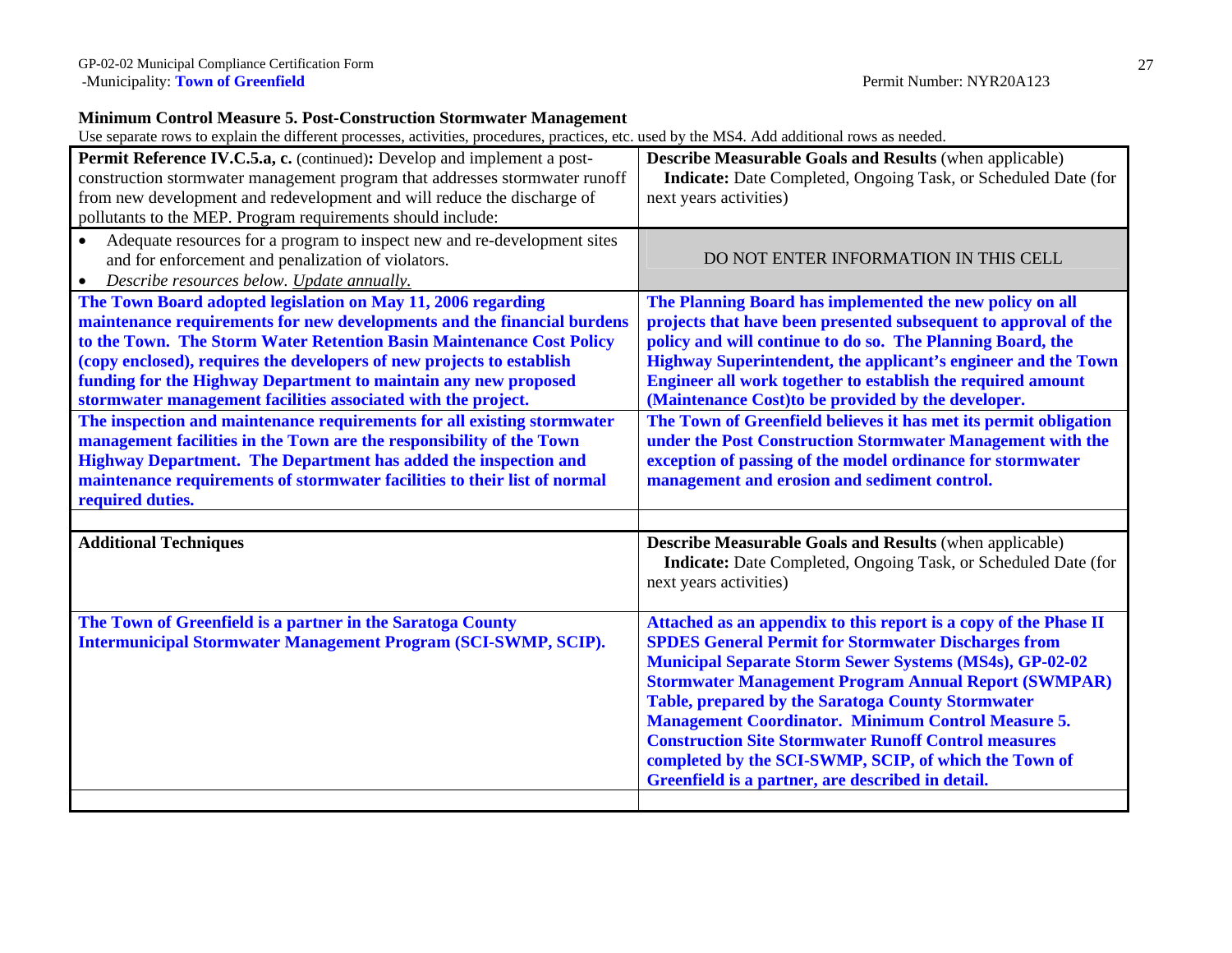### **Minimum Control Measure 6. Pollution Prevention/Good Housekeeping for Municipal Operations**

### OVERALL MUNICIPAL POLLUTION PREVENTION / GOOD HOUSEKEEPING PROGRAM INFORMATION

- This table is for MS4s to report on their OVERALL Municipal Pollution Prevention / Good Housekeeping Program.
- A separate table follows that is for MS4s to report on management practices performed in identified municipal operations.
- Refer to the Municipal Pollution Prevention / Good Housekeeping Assistance document for example best management practices, policies and procedures.
- Use separate rows to explain the different processes, activities, procedures, practices, etc. used by the MS4. Add additional rows as needed.

| Permit Reference IV.C.6.a: Develop and implement an operation and<br>maintenance program to reduce and prevent pollutant discharges from<br>municipal operations to the MEP.                                                                                                                                                                                                                                                    | <b>Describe Measurable Goals and Results (when applicable)</b><br>Indicate: Date Completed, Ongoing Task, or Scheduled Date (for<br>next years activities)                                                                                                                                                                      |
|---------------------------------------------------------------------------------------------------------------------------------------------------------------------------------------------------------------------------------------------------------------------------------------------------------------------------------------------------------------------------------------------------------------------------------|---------------------------------------------------------------------------------------------------------------------------------------------------------------------------------------------------------------------------------------------------------------------------------------------------------------------------------|
| List pollutants that will be addressed by the municipal pollution prevention program.                                                                                                                                                                                                                                                                                                                                           |                                                                                                                                                                                                                                                                                                                                 |
| Road Salts, Sediment, debris, septic effluent, hydrocarbons                                                                                                                                                                                                                                                                                                                                                                     |                                                                                                                                                                                                                                                                                                                                 |
| Set and describe pollution prevention priorities by geographic areas,<br>municipal operation type, and facilities.                                                                                                                                                                                                                                                                                                              | DO NOT ENTER INFORMATION IN THIS CELL                                                                                                                                                                                                                                                                                           |
| Top priority is continued maintenance of road ditches and storm sewers<br>within MS4 area. Primary thoroughfares and high density residential area<br>will take precedent over more rural roads.                                                                                                                                                                                                                                | (ongoing task)                                                                                                                                                                                                                                                                                                                  |
| Second priority is to evaluate good housekeeping needs of the Town Garage<br>facility. The Town Garage is outside the MS4 but immediately adjacent.                                                                                                                                                                                                                                                                             | The Town Highway Superintendent, Town Engineer and Town<br>Board are presently in the process of designing and bidding a<br>new Highway garage facility (Bockes Road). The new garage<br>will include site improvements such as a new stormwater<br>management facility (presently none) and a new sanitary<br>disposal system. |
| <b>Permit Reference IV.C.6.a:</b> Include a municipal pollution prevention training<br>component for staff (where all staff are trained).<br>Explain activities and materials used to meet this requirement.<br>Identify training needs and design training components<br>Determine the adequacy and appropriate frequency of staff training.<br>$\bullet$<br>Identify personnel or outside organization conducting activities. | <b>Describe Measurable Goals and Results (when applicable)</b><br>Indicate: Date Completed, Ongoing Task, or Scheduled Date (for<br>next years activities)                                                                                                                                                                      |
| The town routinely sends employees to training seminars sponsored by<br>Cornell University typically held in July. The town will continue to provide<br>opportunities for the highway department employees to learn about<br>pollution prevention.                                                                                                                                                                              | (ongoing task)                                                                                                                                                                                                                                                                                                                  |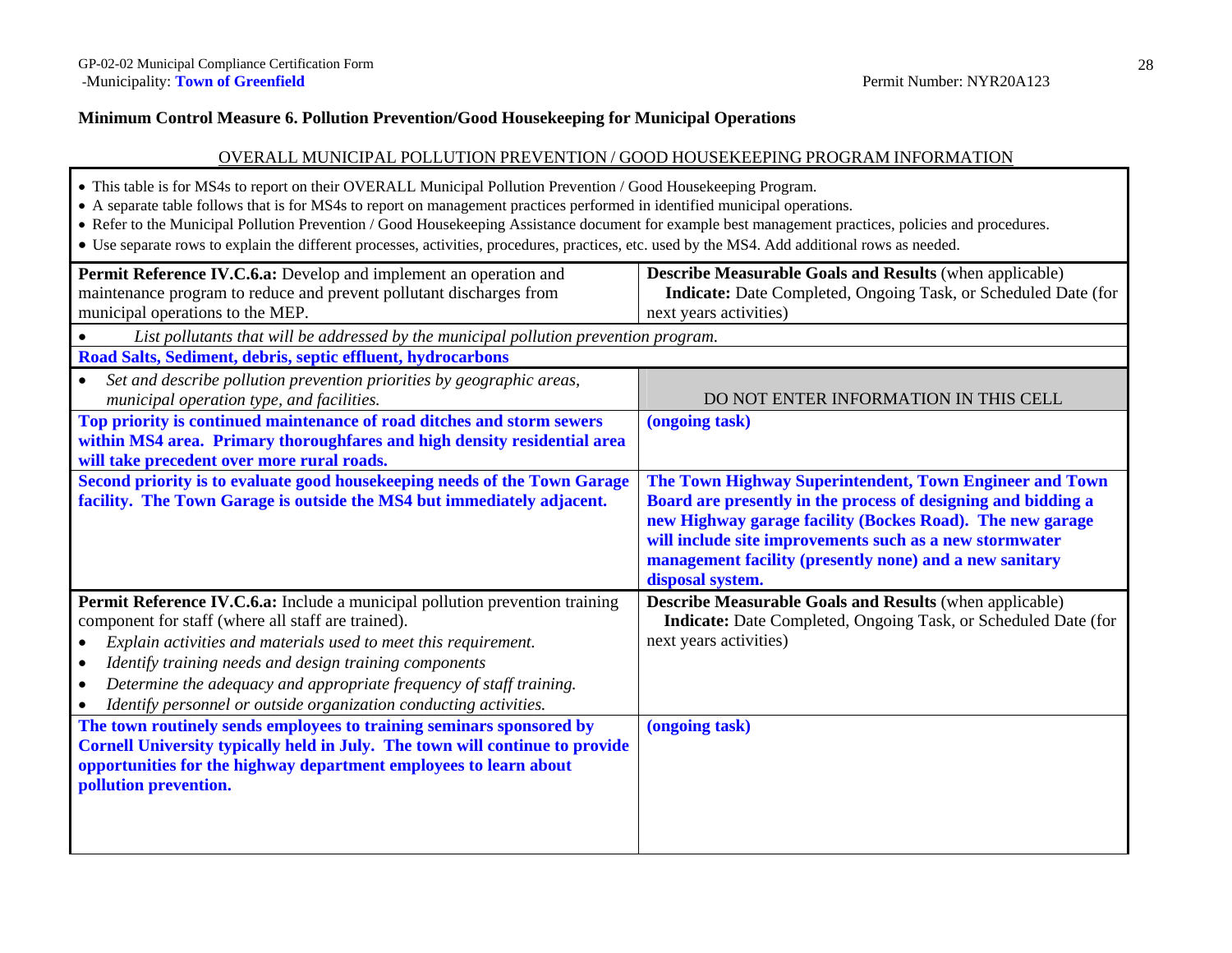| The Town Highway department is presently working with staff members at<br>the New York State Department of Environmental Conservation on a<br>mining reclamation plan erosion and sediment controls at the Town's<br>gravel pit | The Town will continue to work and co-operate with regulatory<br>agencies to assure that the Town remains compliant with<br>applicable State and Federal regulations.                                                                                                                                                                                                                                                                                                                                                                                                 |
|---------------------------------------------------------------------------------------------------------------------------------------------------------------------------------------------------------------------------------|-----------------------------------------------------------------------------------------------------------------------------------------------------------------------------------------------------------------------------------------------------------------------------------------------------------------------------------------------------------------------------------------------------------------------------------------------------------------------------------------------------------------------------------------------------------------------|
| The Town will attempt to find more training opportunities for the Highway                                                                                                                                                       | The Town would like to have more employees attend training                                                                                                                                                                                                                                                                                                                                                                                                                                                                                                            |
| Department personnel and the Building Department officials in 2008.                                                                                                                                                             | programs during 2008 to help increase the pollution prevention<br>awareness and knowledge of Town employees.                                                                                                                                                                                                                                                                                                                                                                                                                                                          |
| <b>Additional Techniques</b>                                                                                                                                                                                                    | <b>Describe Measurable Goals and Results (when applicable)</b><br><b>Indicate:</b> Date Completed, Ongoing Task, or Scheduled Date (for<br>next years activities)                                                                                                                                                                                                                                                                                                                                                                                                     |
| The Town of Greenfield is a partner in the Saratoga County<br><b>Intermunicipal Stormwater Management Program (SCI-SWMP, SCIP).</b>                                                                                             | Attached as an appendix to this report is a copy of the Phase II<br><b>SPDES General Permit for Stormwater Discharges from</b><br><b>Municipal Separate Storm Sewer Systems (MS4s), GP-02-02</b><br><b>Stormwater Management Program Annual Report (SWMPAR)</b><br><b>Table, prepared by the Saratoga County Stormwater</b><br><b>Management Coordinator. Minimum Control Measure 6.</b><br><b>Construction Site Stormwater Runoff Control measures</b><br>completed by the SCI-SWMP, SCIP, of which the Town of<br>Greenfield is a partner, are described in detail. |
|                                                                                                                                                                                                                                 |                                                                                                                                                                                                                                                                                                                                                                                                                                                                                                                                                                       |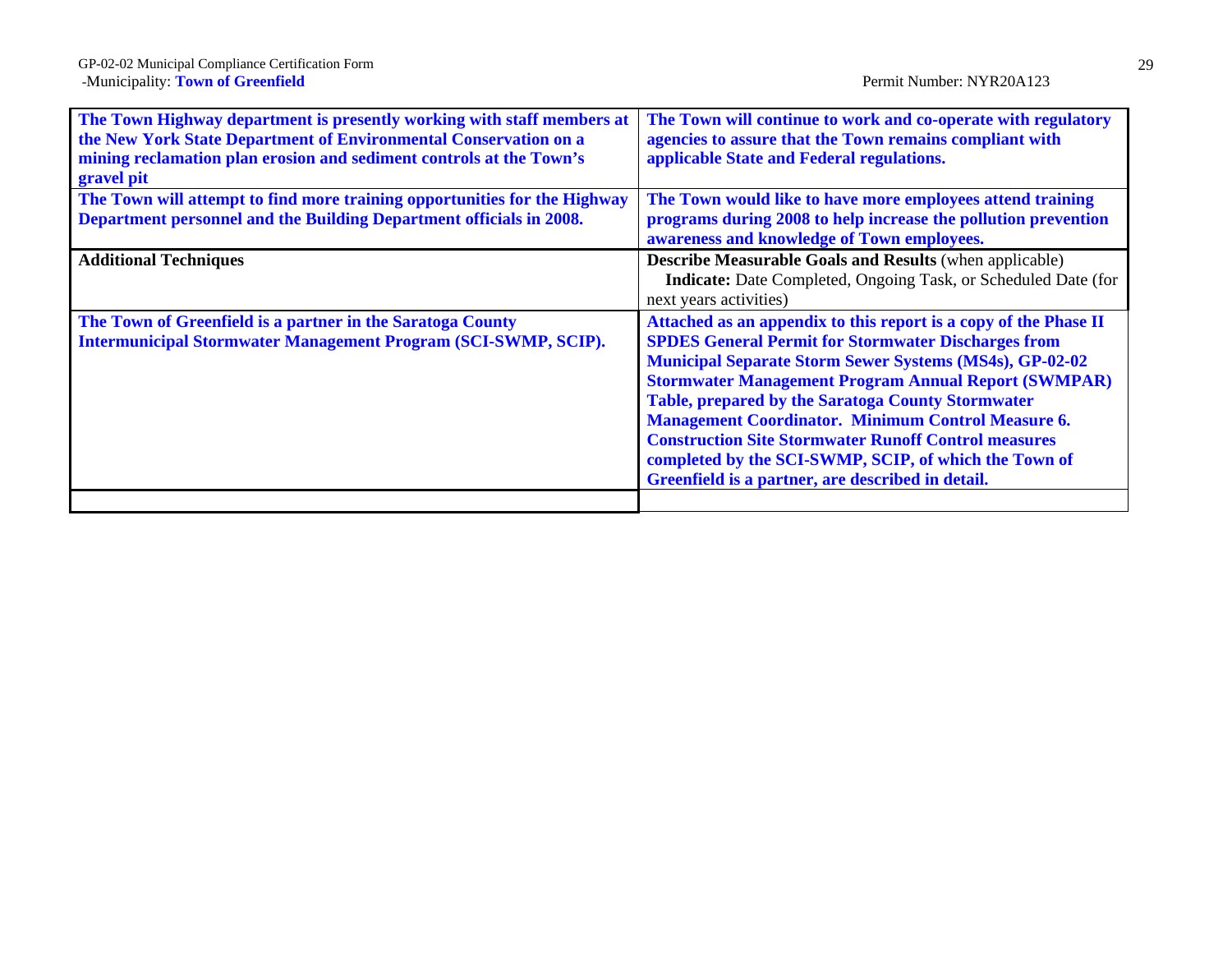**Minimum Control Measure 6. Municipal Operations: <u>X</u>\_Street and Bridge Maintenance; <u>X</u>\_Winter Road Maintenance;** 

\_ **X**\_Stormwater System Maintenance; \_**X**\_\_Vehicle and Fleet Maintenance; \_**X**\_Park and Open Space Maintenance; \_**X** Municipal Building Maintenance; \_\_\_Solid Waste Management; \_**X**\_\_Other:\_\_**Municipally owned water and septic systems**

- Copy this page and give it to each municipal office or department responsible for reporting.
- Put an 'X' in front of each municipal operation type addressed by the Municipal Pollution Prevention/Good Housekeeping Program in that office or department.
- Refer to the Municipal Pollution Prevention / Good Housekeeping Assistance document for example best management practices, policies and procedures.
- Use separate rows to explain the different processes, activities, procedures, practices, etc. used by the MS4. Add additional rows as needed.

| Permit Reference IV.C.6.a, c: Develop and implement an operation and<br>maintenance program to reduce and prevent pollutant discharges from the | <b>Describe Measurable Goals and Results (when applicable)</b><br>Indicate: Date Completed, Ongoing Task, or Scheduled Date (for |
|-------------------------------------------------------------------------------------------------------------------------------------------------|----------------------------------------------------------------------------------------------------------------------------------|
| municipal operation(s) indicated above to the MEP.                                                                                              | next years activities)                                                                                                           |
| Describe how the bulleted items below focus on pollutants addressed by the                                                                      |                                                                                                                                  |
| municipal pollution prevention program and the pollution prevention                                                                             |                                                                                                                                  |
| <i>priorities.</i>                                                                                                                              |                                                                                                                                  |
| Briefly describe or reference any existing policies and procedures<br>$\bullet$                                                                 |                                                                                                                                  |
| Briefly describe or reference any policies and procedures being developed                                                                       | DO NOT ENTER INFORMATION IN THIS CELL                                                                                            |
|                                                                                                                                                 |                                                                                                                                  |
| The Highway Department performs street cleaning of town roads in the                                                                            | (ongoing task)                                                                                                                   |
| MS4 area annually in April or May. The town has purchased its own street                                                                        |                                                                                                                                  |
| sweeper.                                                                                                                                        |                                                                                                                                  |
| The Highway Department performs catch basin cleaning in the late spring                                                                         | The Highway Department developed a log book during MS4                                                                           |
| following the street cleaning. Road ditches are cleaned in the fall. All ditch                                                                  | Year 1. The Department uses the log book to record work done                                                                     |
| lines are inspected for debris and obstruction and cleaned as needed.                                                                           | on ditches and storm facilities and uses it as a reference to plan                                                               |
| More aggressive removal of accumulated sediment in ditch lines is done on                                                                       | future maintenance. (ongoing task)                                                                                               |
| a rotating schedule.                                                                                                                            |                                                                                                                                  |
| Briefly describe or reference any existing best management practices<br>$\bullet$                                                               |                                                                                                                                  |
| Briefly describe or reference any planned best management practices                                                                             | DO NOT ENTER INFORMATION IN THIS CELL                                                                                            |
| The Highway Department has installed signage at the salt storage building                                                                       |                                                                                                                                  |
| reminding employees to sweep spillage into the containment building.                                                                            | (ongoing task)                                                                                                                   |
| Employess are also reminded of this practice during staff meetings.                                                                             |                                                                                                                                  |
| Best Management practices related to fuel storage, and Town Garage                                                                              | (ongoing task)                                                                                                                   |
| activities have been evaluated by the Town Engineer and the Highway                                                                             |                                                                                                                                  |
| Superintendent. The Town of Greenfield's fuel storage facilities were                                                                           |                                                                                                                                  |
| updated in the past to be fully compliant NYSDEC requirements for                                                                               |                                                                                                                                  |
| secondary containment.                                                                                                                          |                                                                                                                                  |
|                                                                                                                                                 |                                                                                                                                  |
|                                                                                                                                                 |                                                                                                                                  |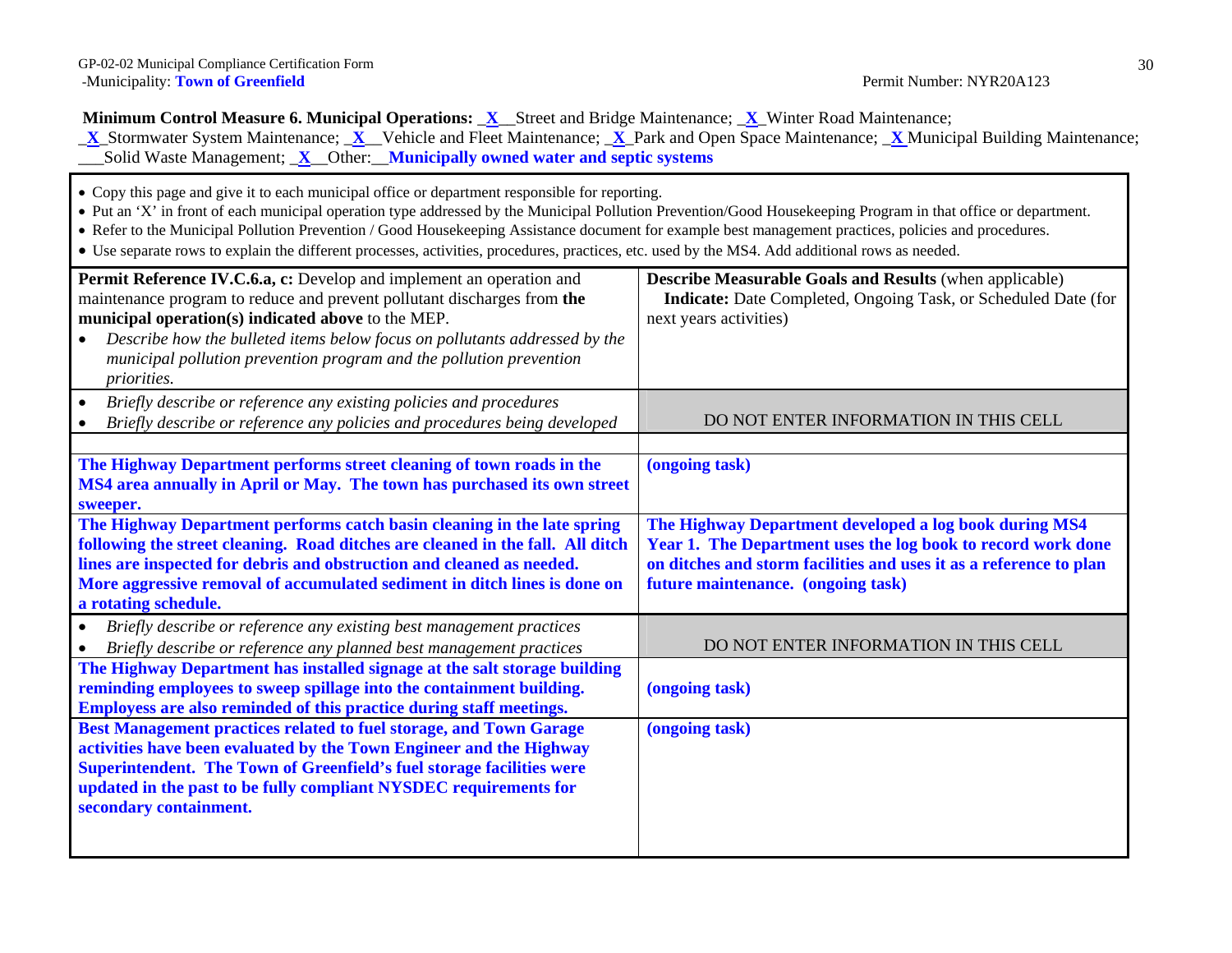| (ongoing task)                        |
|---------------------------------------|
| (ongoing task)                        |
| (ongoing task)                        |
|                                       |
| DO NOT ENTER INFORMATION IN THIS CELL |
|                                       |
|                                       |